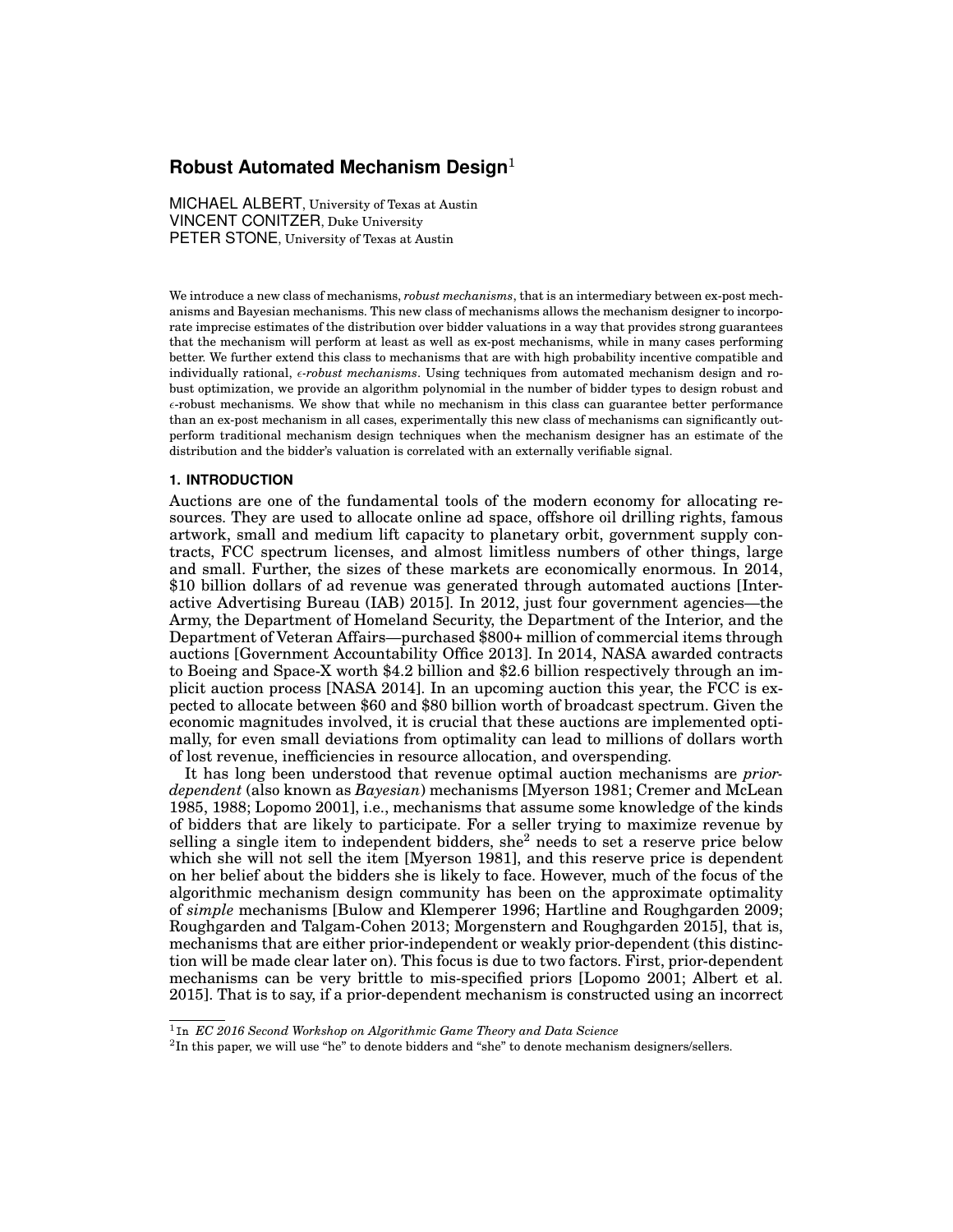prior it can perform much worse than simple mechanisms [Hartline and Roughgarden 2009]. Second, competition can be an effective substitute for knowledge of the distribution [Bulow and Klemperer 1996], so instead of implementing prior-dependent mechanisms, practitioners generally implement prior-independent mechanisms under the assumption that there are many bidders, or that it will somehow be possible to *acquire* new bidders

Unfortunately, in many auctions there is no feasible way to acquire more bidders. When NASA is awarding contracts to private space companies, they cannot generate more companies with the expertise to provide lift capacity, nor can Google find more bidders who are interested in advertising on search results for obscure brand-related keywords. Thin auctions are an actively recognized concern for many organizations that use auction mechanisms. A Government Office of Accountability report from 2013 [Government Accountability Office 2013] examining the use of reverse auctions by four governmental organizations, found that of the 19,688 reverse auctions the organizations conducted in 2012 with a total worth of \$800+ million, over one-third had only a *single bidder*. Further, the organizations discussed in the report each voiced concern over the lack of competition as a significant hindrance to the effective application of auctions.

In this paper, we develop a new class of mechanisms, *robust mechanisms*, that allow for some degree of uncertainty in the distribution over the bidders types while still performing better than weakly prior-dependent mechanisms such as ex-post mechanisms. We first start with a negative result: *that no robust mechanism can guarantee performance any better than an ex-post mechanism.* However, we also provide an algorithm for computing a class of robust mechanisms that we refer to as *robust automated mechanisms* in polynomial time in the number of bidder types. This mechanism design algorithm is primarily targeted at applications with few bidders, or thin markets, due to exponential scaling in the number of bidders. This mechanism design technique combines ideas from the automated mechanism design literature [Conitzer and Sandholm 2007; Conitzer et al. 2007; Guo and Conitzer 2010] and the literature on robust optimization [Bertsimas and Sim 2004; Aghassi and Bertsimas 2006]. We then introduce the notion of  $\epsilon$ -robust mechanisms, or mechanisms that guarantee with high probability that the standard constraints of incentive compatibility and individual rationality hold but allow for a non-zero chance of violation. Finally, we show experimentally that  $\epsilon$ -robust mechanisms can significantly outperform other mechanism design procedures when the mechanism designer can estimate the distribution over a bidder's type and a correlated external signal.

## **2. PRELIMINARIES**

We consider a single monopolistic seller auctioning one object, which the seller values at zero, to a single bidder whose valuation is correlated with an external signal. The special case of a single bidder and an externally verifiable signal captures many of the important aspects of this problem and while increasing ease of exposition relative to the case of many bidders, and this setting has been used in the literature on correlated mechanism design [McAfee and Reny 1992; Albert et al. 2015, 2016] for this purpose. The external signal can, but does not necessarily, represent other bidders' bids. For the case where the mechanism is guaranteed to be incentive compatible and individually rational with probability one, this is without loss of generality as our results can easily be extended to include multiple bidders. If the mechanism fails to be incentive compatible or individually rational with positive probability (as will be the case in Section 4), this is not without loss of generality. However, it allows us to ignore the situation where the external signal is intentionally mis-reported, and this significantly simplifies the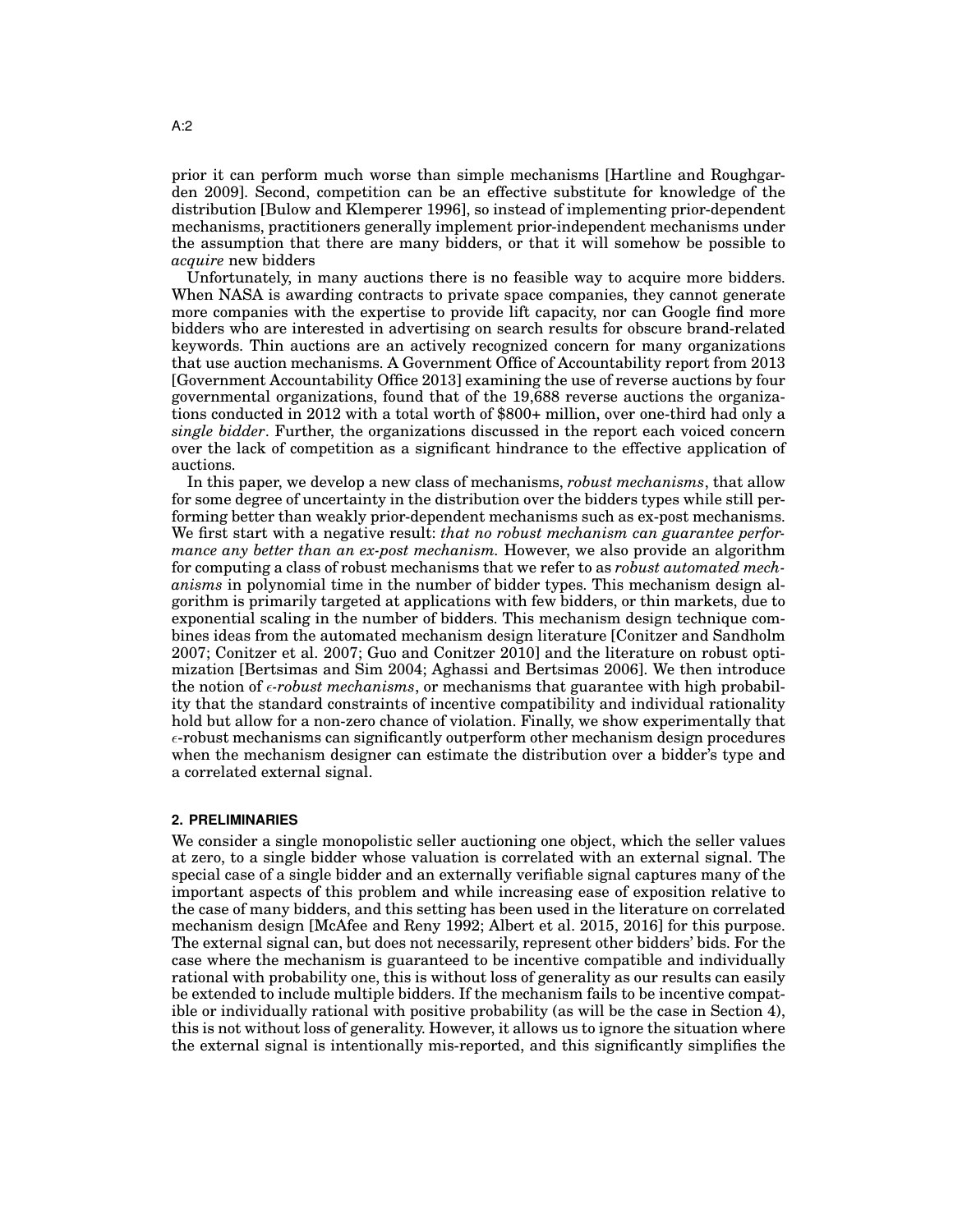problem. We have defined strategies that we believe will overcome this limitation, but this remains a topic for future work.

The bidder has a type  $\theta$  drawn from a finite set of discrete types  $\Theta = \{1, ..., |\Theta|\}$ . Further, the bidder has a valuation function  $v : \Theta \to \mathbb{R}^+$  that maps types to valuations for the object. Assume without loss of generality that for all i and  $\theta, \theta' \in \Theta$ , if  $\theta > \theta'$ then  $v(\theta) > v(\theta')$ . The discrete external signal is denoted by  $\omega \in \Omega = \{1, 2, \ldots, |\Omega|\}.$ Throughout the paper, we will denote vectors as bold symbols.

There is a probability distribution,  $\pi$ , over the types of the bidder and external signal where the probability of type and signal  $(\theta, \omega)$  is  $\pi(\theta, \omega)$ . The probability distribution can be represented in many possible ways, but we will represent it as a matrix. Specifically, the distribution is a matrix of dimension  $|\Theta| \times |\Omega|$  whose elements are all positive and sum to one. Note that in contrast to much of the literature on mechanism design, we do not require that the bidder type be distributed independently of the external signal.

The distribution over the external signal  $\omega$  given  $\theta$  will be denoted by the  $|\Omega|$  dimensional vector  $\pi(\bullet|\theta)$ . We will, in many cases, be primarily interested in the conditional distribution over the external signal given the bidder's type,  $\pi(\bullet|\theta)$ , so we will represent the full distribution as a marginal distribution over  $\Theta$ ,  $\pi_{\theta}$ , and a set of conditional distributions over  $\Omega$ ,  $\pi(\bullet|\bullet) = {\pi(\bullet|1), \pi(\bullet|2), ..., \pi(\bullet||\Theta)})$ . Therefore, if the true distribution is  $\pi$ , we will alternatively represent it as  $\{\pi_{\theta}, \pi(\bullet|\bullet)\}.$ 

A (direct) revelation mechanism is defined by, given the bidder type and external signal  $(\theta, \omega)$ , 1) the probability that the seller allocates the item to the bidder and 2) a monetary transfer from the bidder to the seller. We will denote the probability of allocating the item to the bidder as  $p(\theta, \omega)$ , which is a value between zero and one, and the transfer from the bidder to the seller as  $x(\theta, \omega)$ , where a positive value denotes a payment to the seller and a negative value a payment from the seller to the bidder. We will denote the set of allocation probabilities and payments as  $(p, x)$ .

*Definition* 2.1 *(Bidder's Utility)*. Given a realization of the external signal  $\omega$ , reported type  $\theta' \in \Theta$  by the bidder, and true type  $\theta \in \Theta$ , the bidder's utility under mechanism  $(p, x)$  is:

$$
U(\theta, \theta', \omega) = v(\theta)p(\theta', \omega) - x(\theta', \omega)
$$
\n(1)

Due to the well-known revelation principle [Gibbons 1992], the seller can restrict her attention to incentive compatible mechanisms, i.e., mechanisms where it is always optimal for the bidder to truthfully report his valuation. However, incentive compatibility can be specified in multiple ways. For the sake of presentation, we will restrict our focus to two of the most common, *ex-post incentive compatibility* and *Bayesian incentive compatibility*. Ex-post incentive compatible mechanisms guarantee that for any realization of the external signal, the bidder always finds it optimal to report his value truthfully. In contrast, Bayesian incentive compatible mechanisms only guarantee that, given the beliefs of the bidder over the external signal, the bidder will have the highest *expected* utility if he reports truthfully: after seeing the realization of the external signal, he may regret his report.

*Definition* 2.2 (*Ex-Post Incentive Compatibility*). A mechanism  $(p, x)$  is *ex-post incentive compatible (IC)* if:

$$
\forall \theta, \theta' \in \Theta, \omega \in \Omega: U(\theta, \theta, \omega) \geqslant U(\theta, \theta', \omega)
$$
\n<sup>(2)</sup>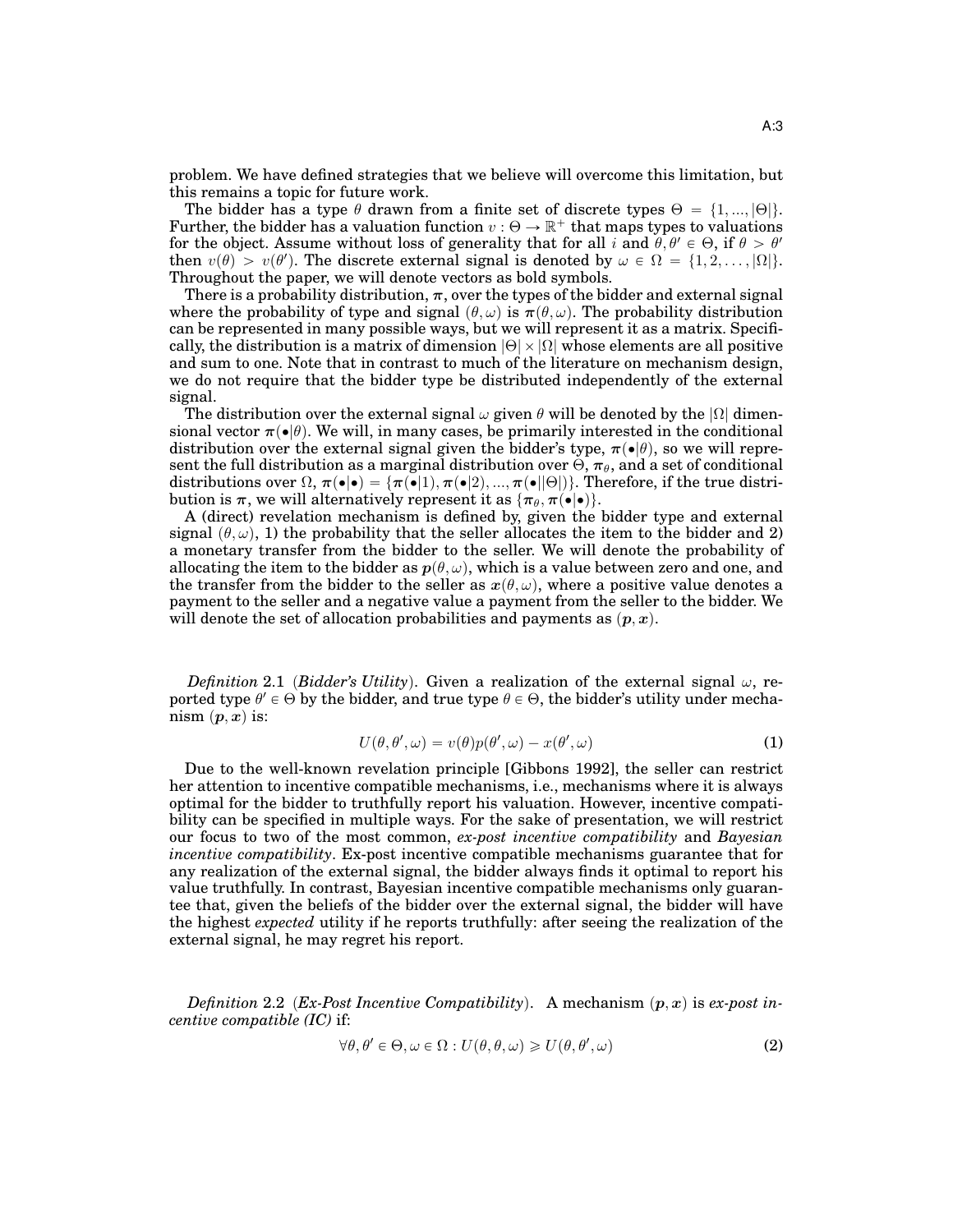*Definition* 2.3 *(Bayesian Incentive Compatibility).* A mechanism  $(p, x)$  is *Bayesian incentive compatible (IC)* if:

$$
\forall \theta, \theta' \in \Theta : \sum_{\omega \in \Omega} \pi(\omega|\theta) U(\theta, \theta, \omega) \geq \sum_{\omega \in \Omega} \pi(\omega|\theta) U(\theta, \theta', \omega)
$$
(3)

Bayesian incentive compatibility is a statement about the *beliefs* of the bidder over the external signal,  $\pi(\omega|\theta)$ . Specifically, it allows the seller to determine payments by *lottery*. The lottery that bidder i faces can be dependent on his valuation, but the lottery itself is over the external signal. In order for the mechanism to be incentive compatible the bidder must *believe* that his expected utility is higher from the lottery he gets by reporting his valuation truthfully than by reporting any other valuation (see Albert et al. 2016 for an in depth exploration of this point). Bayesian incentive compatibility is a strict relaxation of ex-post in the sense that any mechanism that is ex-post incentive compatible is also Bayesian incentive compatible.

In addition to incentive compatibility, we are interested in mechanisms that are *individually rational*, i.e. it is rational for a bidder to participate in the mechanism. We will define *ex-post individual rationality* (a bidder is *never* worse off by participating in the mechanism) and *ex-interim individual rationality* (the bidder has non-zero *expected* utility for participating in the mechanism). Again, ex-interim individual rationality is a strict relaxation of ex-post.

*Definition* 2.4 (*Ex-Post Individual Rationality*). A mechanism  $(p, x)$  is *ex-post individually rational (IR)* if:

$$
\forall \theta \in \Theta, \omega \in \Omega : U(\theta, \theta, \omega) \geq 0 \tag{4}
$$

*Definition* 2.5 (*Ex-Interim Individual Rationality*). A mechanism  $(p, x)$  is *exinterim individually rational (IR)* if:

$$
\forall \theta \in \Theta : \sum_{\omega \in \Omega} \pi(\omega|\theta) U(\theta, \theta, \omega) \ge 0 \tag{5}
$$

We will refer to mechanisms that satisfy ex-post individual rationality and incentive compatibility as *ex-post mechanisms* and mechanisms that satisfy Bayesian incentive compatibility and ex-interim individual rationality as *Bayesian mechanisms*. Bayesian mechanisms are what we have been referring to as prior-dependent mechanisms, while ex-post is weakly prior-dependent, i.e. only the objective function depends on the distribution, not the constraints over incentive compatibility and individual rationality.

To illustrate the importance of prior-dependent mechanisms, it is necessary to review a few important results in the literature on revenue maximization with correlated valuation distributions when the distribution is perfectly known.

*Definition* 2.6 (*Cremer-McLean Condition*). The distribution over types  $\pi(\bullet)$ , is said to satisfy the Cremer-McLean condition if the set of beliefs associated with the bidder,  $\{\pi(\bullet|\theta): \theta \in \Theta\}$ , are linearly independent.

THEOREM 2.7 (CREMER AND MCLEAN 1985). If the Cremer-McLean condition is *satisfied by the distribution*  $\pi(\bullet)$ , then there exists an ex-interim IR and ex-post IC *mechanism that extracts the full social surplus as revenue.*

This result due to Cremer and McLean 1985 states that under the apparently reasonable Cremer-McLean condition, i.e. a condition that holds with probability one for a random distribution, the mechanism designer can generate as much revenue in expectation as if she knew the bidder's valuation. This is a remarkable result and it can be relaxed further, for both ex-post and Bayesian IC, by the results in Albert et al. 2016.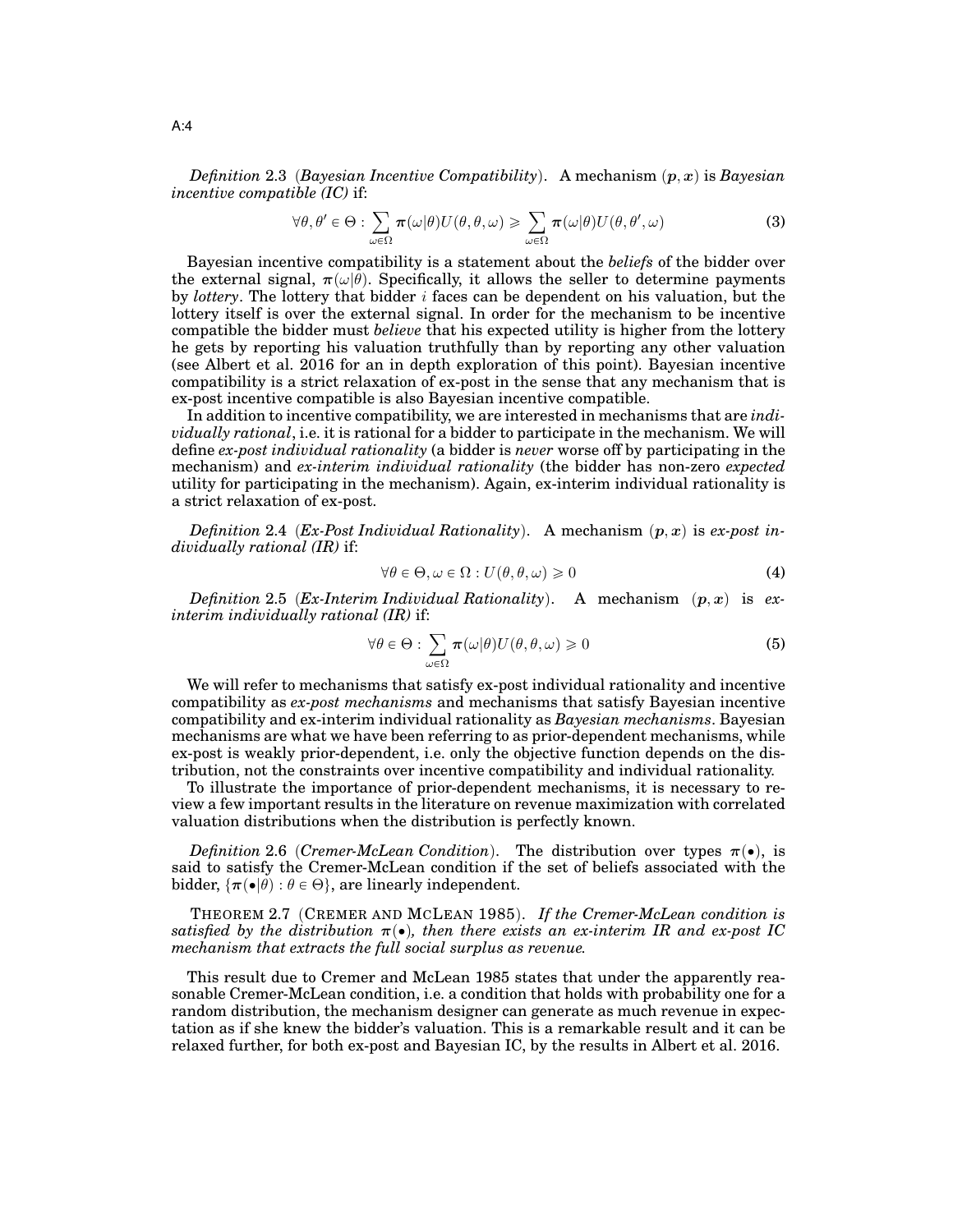THEOREM 2.8 (ALBERT ET AL. 2016). A Bayesian IC and ex-interim IR mecha*nism can extract full social surplus as revenue if and only if there exists a* convex  $function G: \mathbb{R}^{|\Omega|} \to \mathbb{R} \text{ such that for all } \theta \in \Theta, G(\pi(\bullet|\theta)) = -v(\theta).$ 

#### **3. STRICTLY BOUNDED ESTIMATION OF THE DISTRIBUTION**

While Theorems 2.7 and 2.8 make relatively weak assumptions about the distributions in order to guarantee full revenue extraction, they do require that the mechanism designer knows the distribution exactly. If instead of precise knowledge of the distribution of bidder types and external signals the mechanism designer has an imprecise estimate of the distribution, the prior-dependent mechanism can fail to be both incentive compatible and individually rational. This failure can be a significant problem for two reasons. First, if the mechanism is not individually rational bidders will not participate in the mechanism. If the market is thin (or as in our setting, a single bidder), the loss of even a single bidder can lead to significant decreases in expected revenue, even relative to simple mechanisms [Bulow and Klemperer 1996]. Second, if the mechanism is not incentive compatible, the bidder may optimally choose to misreport his true valuation, leading both to biases in future estimates of the distribution and difficulty in reasoning about the performance of the mechanism, since it is unclear a-priori how the bidder will report.

It is in this sense that Bayesian incentive compatible and ex-interim individually rational mechanisms are, in general, strongly prior-dependent. The mechanism depends not only on the seller's estimate of the distribution, but also the bidder's belief over the distribution. The consequences of these being mis-aligned is not just slightly lower expected revenue, as would be the case for weakly prior-dependent mechanisms such as a second price auction with reserve; it is a failure of the mechanism to maintain fundamental characteristics [Hartline 2014; Albert et al. 2015]. Therefore, unless the seller has perfect knowledge of the bidder's beliefs, standard mechanism design techniques will leave only the option of using sub-optimal, weakly prior-dependent mechanisms.

A more realistic assumption is that the distribution is not perfectly known, but instead estimated. The seller estimates the distribution  $\pi$  as  $\hat{\pi}$ . Assume that this estimation is imperfect, and that there exists a set of distributions that are consistent with the estimated distribution.

*Definition* 3.1 (Set of Consistent Distributions). Let  $P(A)$  be the set of probability distributions over A. Then the space of all probability distributions over  $\Theta \times \Omega$ ity distributions over A. Then the space of all probability distributions over  $\Theta \times \Omega$ <br>can be represented as the Cartesian product  $P(\Theta) \times \prod_{\omega \in \Omega} P(\Omega)$ . A subset  $P(\hat{\pi}) =$ <br> $P(\{\hat{\pi}_{\theta}, \hat{\pi}(\bullet | \bullet)\}) \subseteq P(\Theta) \times \prod_{\omega \in \Omega} P(\Omega)$ mated distribution  $\{\hat{\pi}_\theta,\hat{\pi}(\bullet|\bullet)\}$  if the true distribution,  $\{\pi_\theta,\pi(\bullet|\bullet)\}$ , is guaranteed to be in  $\mathcal{P}(\hat{\pi})$ .

With a consistent set of distributions, we can relax the notion of ex-interim IR and Bayesian IC by requiring that the mechanism be IR and IC for all distributions in the consistent set. However, since the distribution  $\pi$  is also private information, by the revelation principle, the mechanism designer can also the true distribution and condition the mechanism on the reported distribution. Therefore, we modify the definitions of the mechanism,  $(p, x)$ , such that they depend not only on the reported type and external signal, but also the reported distribution  $\pi'$ . We similarly modify the definition of bidder utility.

Definition 3.2 (Robust Individual Rationality). A mechanism is *robust individually rational* for estimated bidder distribution  $\hat{\pi}$  and consistent set of distributions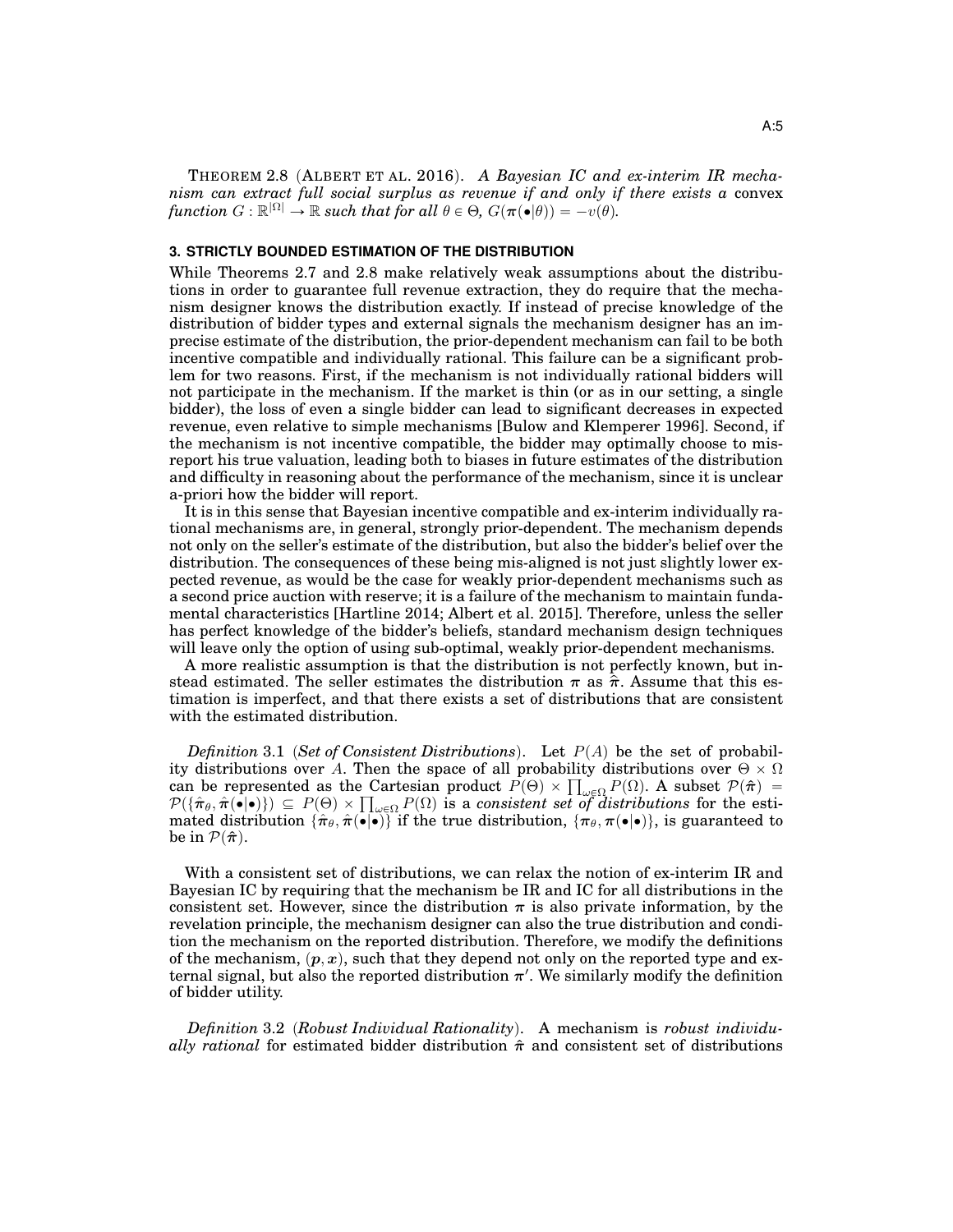$\mathcal{P}(\hat{\boldsymbol{\pi}})$  if for all  $\theta \in \Theta$  and  $\boldsymbol{\pi} \in \mathcal{P}(\hat{\boldsymbol{\pi}})$ ,

$$
\sum_{\omega \in \Omega} \pi(\omega|\theta) U(\theta, \pi, \theta, \pi, \omega) \ge 0
$$
\n(6)

*Definition* 3.3 (*Robust Incentive Compatibility*). A mechanism is *robust incentive compatible* for estimated bidder distribution  $\hat{\pi}$  and consistent set of distributions  $\mathcal{P}(\hat{\pi})$ if for all  $\theta, \theta' \in \Theta$  and  $\pi, \pi' \in \mathcal{P}(\hat{\pi}),$ 

$$
\sum_{\omega \in \Omega} \pi(\omega|\theta) U(\theta, \pi, \theta, \pi, \omega) \geq \sum_{\omega \in \Omega} \pi(\omega|\theta) U(\theta, \pi, \theta', \pi', \omega)
$$
(7)

#### **3.1. Inapproximability of Optimal Mechanism**

It is natural to ask whether or not we can, with a sufficiently precise estimate of the true distribution, expect to do approximately as well as the case of perfect knowledge of the true distribution. Previous work [Fu et al. 2014] has shown that with a discrete set of distributions and the ability to sample from the underlying distribution, with a relatively small number of samples (specifically a number of samples on the order of the number of discrete distributions) the mechanism designer can extract full surplus as revenue. This previous work relied heavily on the requirement of a finite number of distributions, and in our setting we allow for an infinite number of distributions and continuous sets of consistent distributions. The following example demonstrates that in this context it is, unfortunately, impossible to guarantee a good approximation to the revenue achievable with perfect knowledge of the distribution. In demonstrating this, we will require Lemma 3.4.

LEMMA 3.4 (MARTIN 1975). Let  $a(t)$ ,  $b(t)$ ,  $c(t)$ , and  $d(t)$  be vectors parameterized *by the parameter vector*  $t \in \mathcal{Q}$ . Assume that  $a(t), b(t), c(t)$ , and  $d(t)$  converge contin*uously to*  $a(0), b(0), c(0)$ *, and*  $d(0)$  *as*  $t \rightarrow 0$ *. Similarly,*  $A(t), B(t), C(t)$ *, and*  $D(t)$  *are matrices that converge continuously to*  $A(0), B(0), C(0)$ *, and*  $D(0)$ *.* 

*Define the parameterized linear program*  $LP(t)$  *as:* 

$$
\max_{x,q} c'(t)x + d'(t)q \tag{8}
$$

*subject to*

$$
A(t)x + B(t)q = a(t)
$$
\n(9)

$$
C(t)x + D(t)q \leqslant b(t) \tag{10}
$$

$$
q \geqslant 0 \tag{11}
$$

*Then if the set of optimal solutions of*  $LP(0)$ ,  $\{(x, q) : (x, q) \in \arg \max (LP(0))\}$ , is *bounded, then the objective value of*  $LP(t)$  *is upper semi-continuous at*  $t = 0$ *.* 

*Example* 3.5*.* Suppose that the marginal distribution over the bidder type is exactly known, but the conditional distribution over the external signal given the bidders type is restricted to a set of consistent distributions. Let the marginal distribution over the type of the bidder be given by  $\pi(\theta) = 1/2^\theta$  for  $\theta \in \{1, ..., |\Theta|-1\}$  and  $\pi(|\Theta|) = 1/2^{|\Theta|-1}$ . Further let the value of the bidder for the item be  $v(\theta) = 2^{\theta}$ . Therefore, the expected Further let the value of the bidder for the item be  $v(\theta) = 2$ . Therefore,<br>value of the bidder's valuation is  $\sum_{\theta=1}^{|\Theta|-1} (1/2^{\theta})2^{\theta} + (1/2)^{|\Theta|-1}2^{|\Theta|} = |\Theta| + 1$ .

We will assume that the external signal is binary, i.e.  $\Omega = \{1, 2\}$ . Suppose that the beliefs of the bidder are such that  $\pi(1|\theta) = 1 - \pi(2|\theta) \in [1/2 - \epsilon, 1/2 + \epsilon]$  where  $\epsilon \in (0, 1/2]$ .  $\text{Therefore, for } \theta \in \{1, ..., |\Theta|-1\}, \pi(\theta, \omega) = \pi(\omega|\theta)\pi(\theta) \in \llbracket 1/2^{\theta+1} - (1/2^{\theta})\epsilon, 1/2^{\theta+1} + (1/2^{\theta})\epsilon \rrbracket,$ and for  $\pi(|\Theta|, \omega) = \pi(\omega|\theta)\pi(|\Theta|) \in [1/2^{|\Theta|} - (1/2^{|\Theta|-1})\epsilon, 1/2^{|\Theta|} + (1/2^{|\Theta|-1})\epsilon]$ . We will refer to the estimated distribution associated with this consistent set as  $\hat{\pi}_{\epsilon}$ , and the

A:6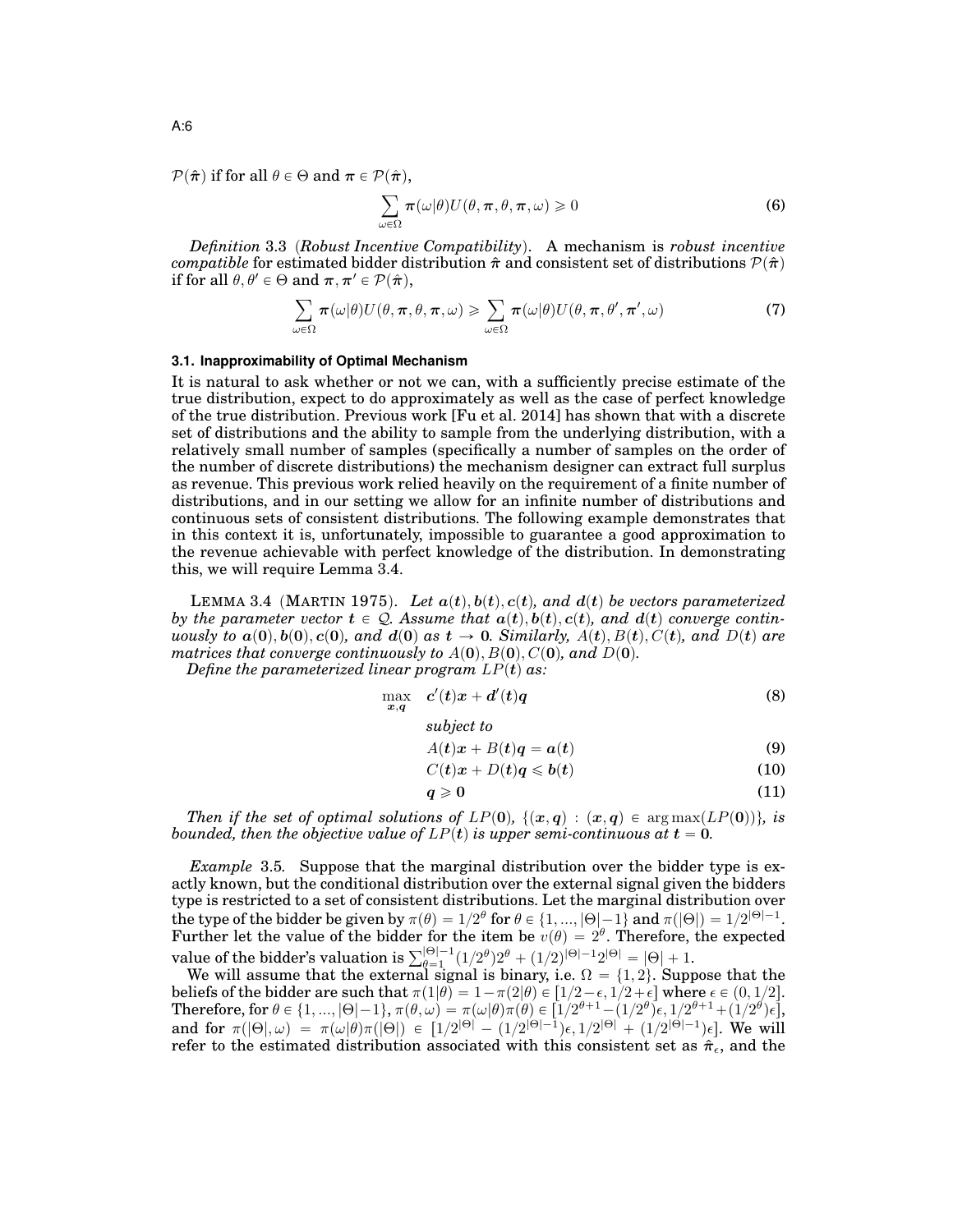consistent set of distributions such that for all  $\theta \in \Theta$  and  $\omega \in \Omega$ ,  $\pi(1|\theta) = 1 - \pi(2|\theta) \in$  $[1/2 - \epsilon, 1/2 + \epsilon]$  as the set  $\mathcal{P}(\hat{\pi}_{\epsilon})$ .

We will be particularly interested in two sets of special distributions consistent with the estimate distribution. Specifically, we will refer to the set of distributions such that for all  $\theta \in \Theta$ ,  $\pi(1|\theta) = \gamma$  where  $\gamma \in [1/2 - \epsilon, 1/2 + \epsilon]$  as the set of independent private value (IPV) distributions, and we will refer to a particular element of the set as  $IPV(\gamma)$ . For all distributions in the IPV set, the bidder's valuation is uncorrelated with the external signal, and standard results from independent valuation settings apply [Myerson 1981]. We will additionally refer to the set of distributions such that  $\pi(1|\theta)$  =  $\gamma + \kappa (1 - (1/2)^{|\Theta|-\theta})$  where  $\gamma \in [1/2 - \epsilon, 1/2 + \epsilon]$  and  $\kappa \in [1/2 - \epsilon - \gamma, 0) \cup (0, 1/2 + \epsilon - \gamma].$ We will refer to this set as the full extraction set (FE) and an element of this set as  $FE(\gamma, \kappa)$ , and by the definition of  $\gamma$  and  $\kappa$ ,  $IPV(\gamma)$ ,  $FE(\gamma, \kappa) \in \mathcal{P}(\hat{\pi}_{\epsilon})$ .

Note that this example is a special case of the definition of consistent distributions given in Definition 4.1. Specifically, in this example, the beliefs of the bidder are uncertain, but the marginal distribution over the bidder's types is perfectly known. Therefore, when we refer to a consistent distribution given the estimate of the true distribution, we mean a distribution such that the marginal distribution is identical to that specified above and the belief of the bidder is consistent with the estimate. Given that this setting is strictly more restrictive than the general problem, we can generalize to the less restrictive setting.

LEMMA 3.6. In the setting of Example 3.5, for all distributions  $FE(\gamma, \kappa)$ , there exists *a Bayesian IC and ex-interim IR mechanism such that the expected revenue is*  $|\Theta| + 1$ .

PROOF. Let  $\pi(\bullet) = FE(\gamma, \kappa)$ . Also, define the linear function  $G(\pi(\bullet|\theta)) =$  $\pi(1|\theta)2^{|\Theta|}/\kappa-\gamma2^{|\Theta|}/\kappa+2^{|\Theta|}.$  Then,  $G(\pi(\bullet|\theta))\,=\,2^{\theta},$  and by Theorem 2.8, there exists a mechanism that extracts the full surplus as revenue, and therefore has an expected value equal to the expectation of the bidders valuation,  $|\Theta| + 1$ .  $\square$ 

**LEMMA** 3.7. For all  $\pi \in \mathcal{P}(\hat{\pi}_{\epsilon})$ , there exists a mechanism with expected revenue 2.  $\it Further,$  there exists a distribution  $\pi' \in \mathcal{P}(\hat{\pi}_{\epsilon})$  such that the optimal Bayesian IC and *ex-interim IR mechanism has an expected revenue* 2*.*

PROOF. First, a take it or leave it offer of  $2^{|\Theta|}$  has an expected value of 2 for all distributions  $\pi \in \mathcal{P}(\hat{\pi}_{\epsilon})$ . Second, let  $\pi'(\bullet) = IPV(\gamma)$ . Then  $\theta$  and  $\omega$  are independent and the optimal mechanism is a take it or leave it offer [Myerson 1981]. It is trivial to verify by direct calculation that the maximum revenue achievable, 2, from a take it or leave it offer for this setting is when the price of the item is set to  $2^{|\Theta|}$ , and for any other price for the take it or leave it offer the expected revenue is strictly less than 2.  $\Box$ 

LEMMA 3.8. *For the setting of Example 3.5, any mechanism that is robust IC and robust IR over the set of distributions*  $\mathcal{P}(\hat{\pi}_{\epsilon})$ *, and that guarantees revenue of at least* 2 *for all distributions, for all distributions*  $\pi \in \mathcal{P}(\hat{\pi}_{\epsilon/2})$ , is bounded, i.e. for all  $\theta \in \Theta$  and  $\omega \in \Omega$ , there exists an  $M \in \mathbb{R}$  such that  $|x(\theta, \omega, \pi)| < M$ .

PROOF. Suppose not, then for all  $M \in \mathbb{R}$ , there exists some distribution  $\pi \in \mathcal{P}(\hat{\pi}_{\epsilon/2})$ and  $\theta \in \Theta$  and  $\omega \in \Omega$  such that  $|x(\theta, \omega, \pi)| > M$ . Assume without loss of generality that  $\omega = 1$ . There are two cases, either 1)  $x(\theta, 1, \pi) > M$  or 2)  $x(\theta, 1, \pi) < -M$ . Consider case 2. Choose  $M = (2^{|\Theta|+3}/\epsilon) * (|\Theta|+1)$ . Then  $x(\theta, 2, \pi) > 0$  or the mechanism designer cannot earn positive revenue, a contradiction. Let  $\boldsymbol{\pi}' = \textit{IPV} (1/2 + \epsilon).$  Then, by robust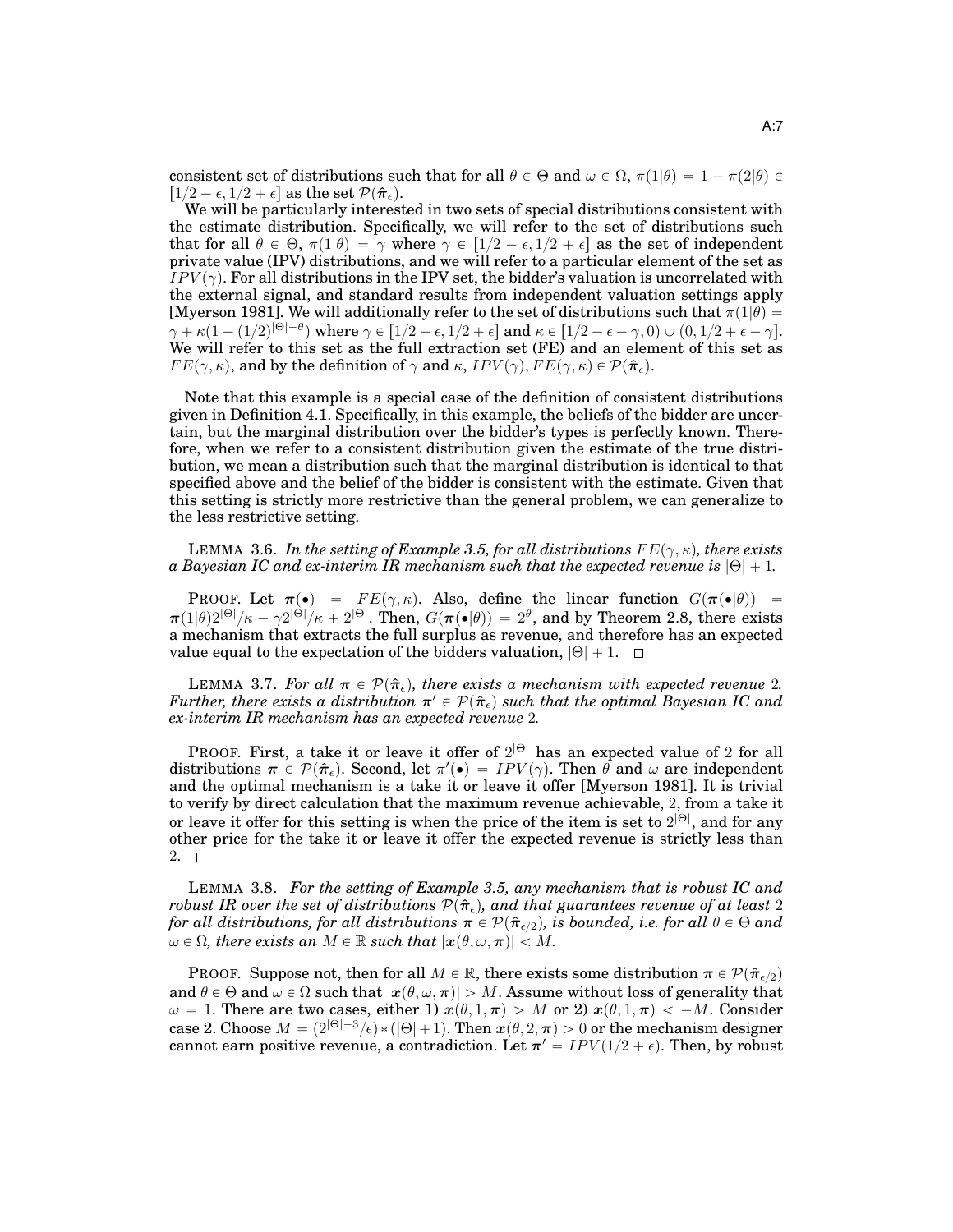# IC for  $\theta' \in \Theta$  and IR for  $\theta$  and  $\pi$ , \*\***Michael: Need to provide more dtails.\*\***

$$
\sum_{\omega} \pi'(\omega|\theta')U(\theta', \pi', \theta', \pi', \omega) \ge \sum_{\omega} \pi'(\omega|\theta')U(\theta', \pi', \theta, \pi, \omega) - \sum_{\omega} \pi(\omega|\theta)U(\theta, \pi, \theta, \pi, \omega)
$$
  
=  $(\pi'(1|\theta') - \pi(1|\theta)) * (-x(\theta, 1, \pi)) + (v(\theta')\pi'(1|\theta') - v(\theta)\pi(1|\theta))p(\theta, 1, \pi)$   
+  $(\pi'(2|\theta') - \pi(2|\theta))) * (-x(\theta, 2, \pi)) + (v(\theta')\pi'(2|\theta') - v(\theta)\pi(2|\theta))p(\theta, 2, \pi)$   
 $\ge (\pi'(1|\theta') - \pi(1|\theta)) * (-x(\theta, 1, \pi)) - 2^{|\Theta|+1}$   
 $\ge (\epsilon/2) * (-x(\theta, 1, \pi)) - 2^{|\Theta|+1} > 2^{|\Theta|}.$ 

Therefore, the mechanism cannot extract positive revenue from a bidder with distribution  $\pi'$ , a contradiction to the assumption that the mechanism guarantees revenue of at least 2 for all distributions in  $\mathcal{P}(\hat{\pi}_{\epsilon})$ .

Now suppose that  $x(\theta, 1, \pi) > M$ . Since we know that there is some  $M'$  such that for all  $\theta \in \Theta$ ,  $\omega \in \Omega$ , and  $\pi \in \mathcal{P}(\hat{\boldsymbol{\pi}}_{\epsilon/2})$ ,  $\boldsymbol{x}(\theta, 1, \boldsymbol{\pi}) \geqslant -M'$ , choose  $M = 2^{|\Theta|} + (1/2 + \epsilon/2)(2^{|\Theta|} +$  $M')/(1/2 - \epsilon/2)$ . Then,  $\zeta$ 

$$
\sum_{\omega} \pi(\omega|\theta) U(\theta, \pi, \theta, \pi, \omega) = \pi(1|\theta) * (v(\theta)\mathbf{p}(\theta, 1, \pi) - \mathbf{x}(\theta, 1, \pi))
$$

$$
+ \pi(2|\theta) * (v(\theta)\mathbf{p}(\theta, 2, \pi) - \mathbf{x}(\theta, 2, \pi))
$$

$$
\leq (1/2 - \epsilon/2) * (2^{|\Theta|} - \mathbf{x}(\theta, 1, \pi)) + (1/2 + \epsilon/2) * (2^{|\Theta|} + M')
$$

$$
< 0.
$$

This is a contradiction of individual rationality.  $\Box$ 

THEOREM 3.9. *For all*  $\delta > 0$  *and all robust mechanisms*  $(p, x)$  *for the setting of*  $\emph{example 3.5, there exists a distribution $\pi'\in\mathcal{P}(\hat{\pi}_\epsilon)$ such that the Bayesian IC and Ex-$ *Interim IR mechanism achieves revenue of*  $|\Theta| + 1$  *while the robust mechanism achieves revenue of* 2*.*

PROOF. Suppose not. Suppose that there exists a robust mechanism  $(p, x)$  such that for all distributions for which a Bayesian IC and Ex-Interim IR mechanism achieves full surplus extraction, the robust mechanism achieves revenue strictly greater than 2. Consider the distribution  $\pi = FE(1/2, \epsilon/2)$ . Then there must exist  $\theta^* \in \Theta$  where  $\theta^* < \theta$ |Θ| such that the item is allocated to the bidder with positive probability, otherwise the maximum revenue that could be extracted for the distribution  $\pi$  is  $\pi_\theta(|\Theta|)2^{|\Theta|}=2$ by individual rationality. Now consider the distribution  $\bm{\pi}' = IPV(\bm{\pi}(1|\theta^*)).$  By robust incentive compatibility,

$$
\sum_{\omega} \pi'(\omega|\theta) U(|\Theta|, \pi', |\Theta|, \pi', \omega) \geqslant \sum_{\omega} \pi'(\omega|\theta) U(|\Theta|, \pi', \theta^*, \pi, \omega) > 0
$$

It is easy to verify by direct application of Bayesian incentive compatibility and exinterim individual rationality, that the maximum revenue achievable for  $IPV(\bm{\pi}(1|\theta^*))$ interim individual rationality, that the maximum revenue achievable for  $IPV(\pi(1|\theta^*))$ <br>when  $\sum_{\omega} \pi'(\omega|\theta) U(|\Theta|, \pi', |\Theta|, \pi', \omega) > 0$ , is strictly less than 2. Further, by lemma 3.8, the payments for any robust mechanism are strictly bounded by some  $M \in \mathbb{R}$  for all distributions in  $\mathcal{P}(\hat{\bm{\pi}}_{\epsilon/2}).$  Therefore, the revenue for the distribution  $IPV(\bm{\pi}(1|\theta^*))$  must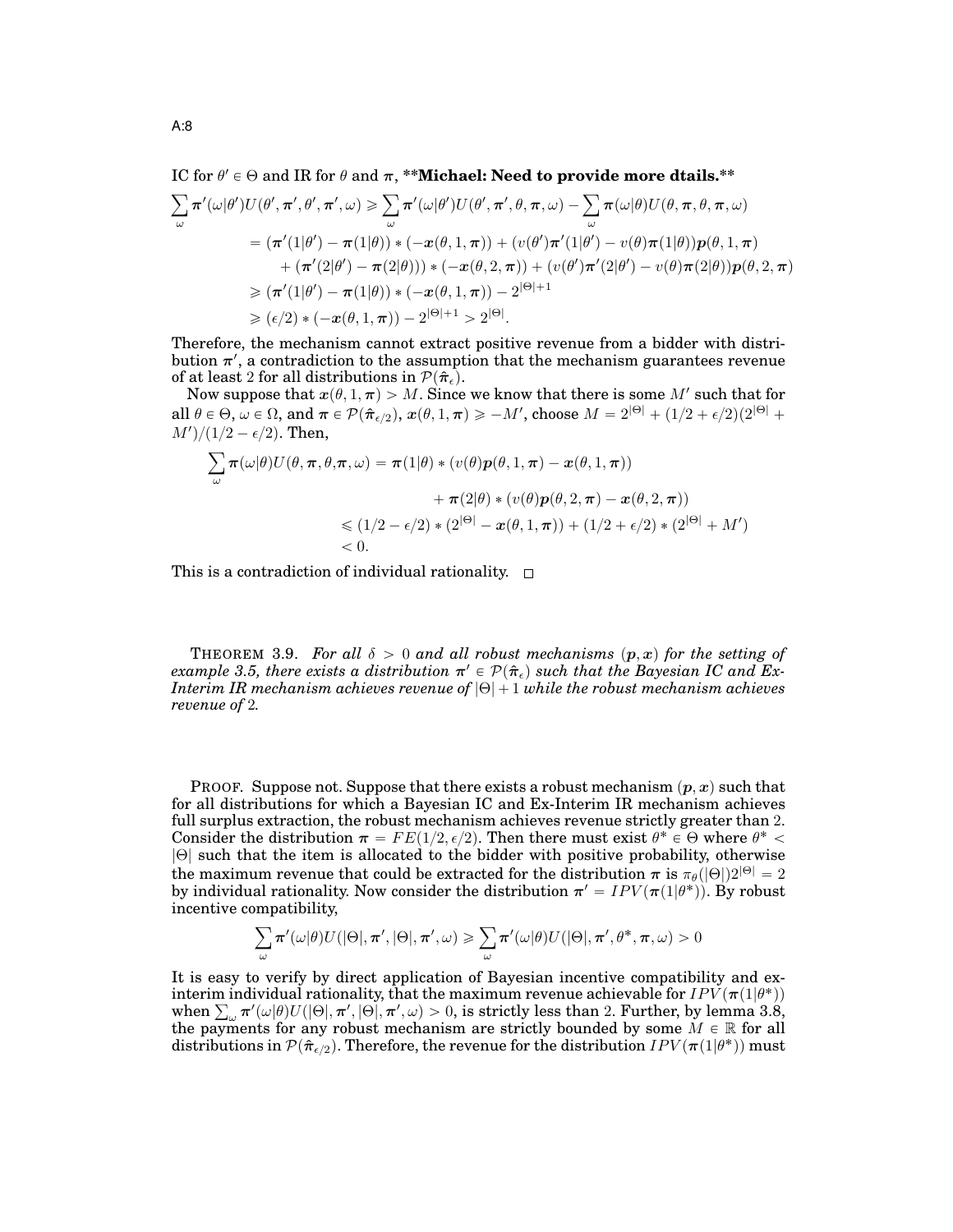be less than or equal to the objective value of the following linear program.

$$
\max_{\mathbf{p},\mathbf{x}} \sum_{\theta} \sum_{\omega} \pi'(\theta,\omega) \mathbf{x}(\theta,\omega)
$$
\nsubject to\n
$$
\sum_{\omega} \pi'(\omega|\theta) U(\theta, \pi', \theta, \pi', \omega) \ge 0 \quad \forall \theta \in \Theta
$$
\n
$$
\sum_{\omega} \pi'(\omega|\theta) U(\theta, \pi', \theta, \pi', \omega) \ge \sum_{\omega} \pi'(\omega|\theta) U(\theta, \pi', \theta, \pi', \omega) \quad \forall \theta, \theta' \in \Theta
$$
\n
$$
\sum_{\omega} \pi'(\omega|\theta) U(\theta, \pi', \theta, \pi', \omega) \ge \sum_{\omega} \pi'(\omega|\theta) U(\theta, \pi', \theta^*, \pi, \omega) \quad \forall \theta \in \Theta
$$
\n
$$
0 \le \mathbf{p}(\theta, \omega) \le 1 \quad \forall \theta \in \Theta, \omega \in \Omega
$$
\n
$$
-M \le \mathbf{x}(\theta, \omega) \le M \quad \forall \theta \in \Theta, \omega \in \Omega
$$

Now, consider the series of distributions  $\pi_n = FE(\pi(1|\theta^*), 1/n)$  where  $n \in \mathbb{R}^+$ . Assume that *n* is sufficiently large such that  $\pi_n \in \mathcal{P}(\hat{\pi}_{\epsilon/2})$ . Then the maximum revenue achievable by any robust mechanism on these distributions must also be less than or equal to the linear program defined by (12) with  $\pi'$  replaced by  $\pi_n$ . Note that by Lemma 3.4, for any  $\delta > 0$  there exists a  $n \in \mathbb{R}^+$  such that the maximum revenue achievable for the distribution  $\pi_n$  must be less than or equal to  $\delta$  more than the maximum revenue achievable for the distribution  $IPV(\pi(1|\theta))$ , which is strictly less than 2. Therefore, there exists an  $n \in \mathbb{R}$  such that the maximum revenue achievable is strictly less than 2, a contradiction.  $\square$ 

COROLLARY 3.10. *The expected revenue generated by a robust IR and robust IC mechanism guarantees at best an*  $(|\Theta| + 1)/2$  *approximation to the revenue achievable by the optimal Bayesian IC and ex-interim IR mechanism if the distribution over types is exactly known.*

#### **3.2. Optimal Robust Mechanism**

Therefore, the worst case performance of any robust mechanism will be no better than that of an ex-post mechanism. However, there is potentially room to improve upon ex-post mechanisms with robust mechanisms, either by prioritizing certain segments of the set of consistent distributions that we are more likely to see, or by taking advantage of consistent distributions that do not contain an independent private value distribution.

However, existing mechanism design techniques are inadequate to optimize over these situations. Specifically, Bayesian mechanisms can have very unintuitive formulations consisting of multiple lotteries over the value of the external signal (see Albert et al. 2016 for a full discussion) making it unlikely that a standard class of simple intuitive mechanisms will be able to implement robust mechanisms. Therefore, we will combine techniques from automated mechanism design [Conitzer and Sandholm 2002, 2004; Guo and Conitzer 2010; Sandholm and Likhodedov 2015] and robust convex optimization [Bertsimas and Sim 2004; Aghassi and Bertsimas 2006] to automate the design of robust mechanisms.

Further, while it is theoretically possible to allow bidders to report both their valuations and their beliefs, and design optimal mechanisms given this joint report, standard automated mechanism design techniques require finite specified input, and we are explicitly interested in infinite sets of distributions. We will simplify the mechanism design process by only considering mechanisms for which the payments and probabilities of allocations depend on the reported bidder types and the realization of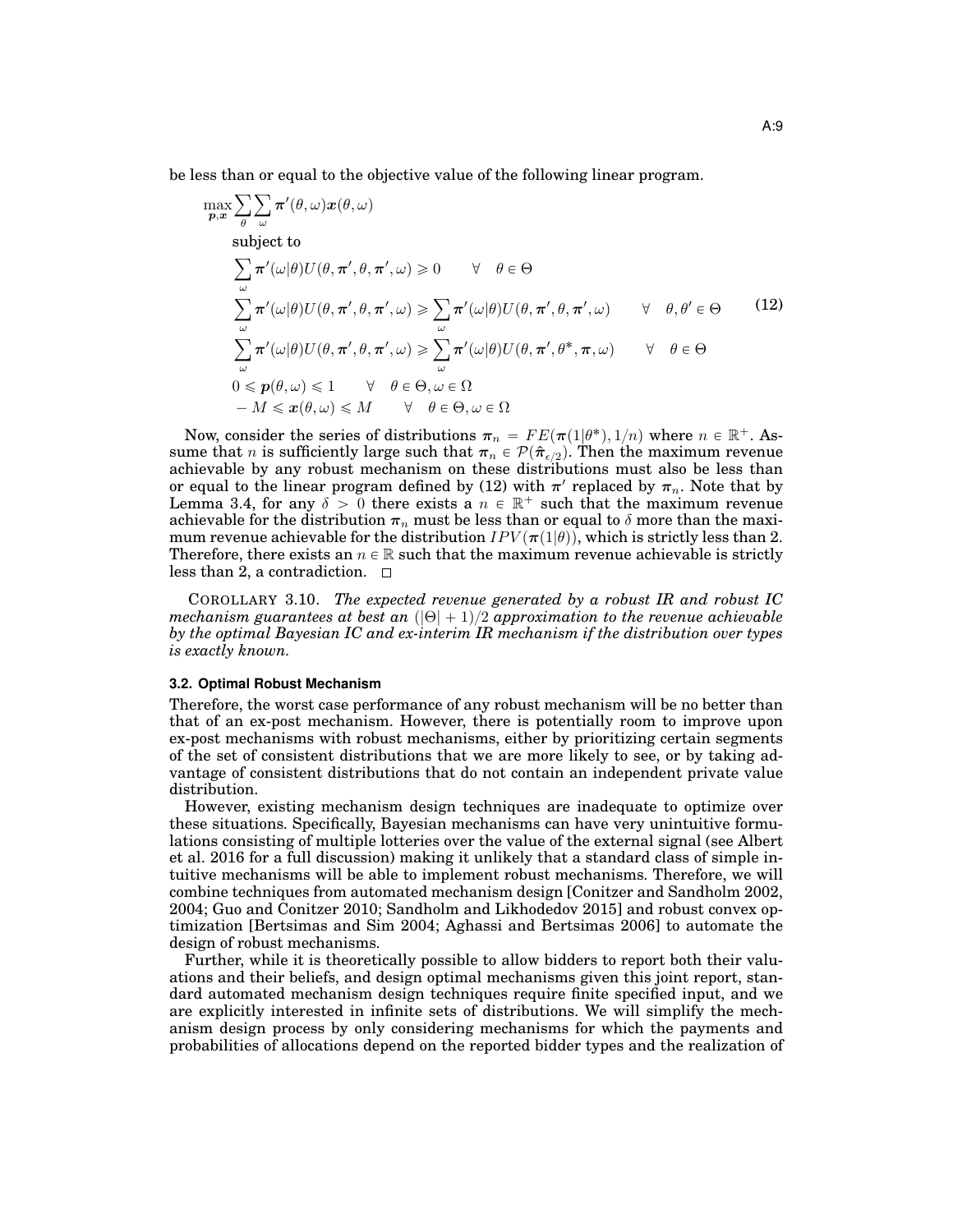the external signal. While this is not without loss of generality, it will be sufficient to significantly outperform ex-post mechanisms in our experiments.

*Definition* 3.11 (Optimal Robust Mechanism). The *optimal robust mechanism* given an estimated distribution  $\hat{\pi}$  and a consistent set of distributions  $\mathcal{P}(\hat{\pi})$  is a mechanism that is an optimal solution to the following program:

$$
\max_{\bm{x}(\theta,\omega),\bm{p}(\theta,\omega)}\sum_{\theta,\omega}\bm{\hat{\pi}}(\theta,\omega)\bm{x}(\theta,\omega)
$$

subject to

$$
\sum_{\omega \in \Omega} \pi'(\omega|\theta) U(\theta, \theta, \omega) \ge 0 \qquad \forall \quad \theta \in \Theta, \pi'(\bullet|\bullet) \in \mathcal{P}(\hat{\pi})
$$
\n
$$
\sum_{\omega \in \Omega} \pi'(\omega|\theta) U(\theta, \theta, \omega) \ge \sum_{\omega \in \Omega} \pi'(\omega|\theta) U(\theta, \theta', \omega) \qquad \forall \quad \theta, \theta' \in \Theta, \pi'(\bullet|\bullet) \in \mathcal{P}(\hat{\pi})
$$
\n
$$
0 \le p(\theta, \omega) \le 1 \qquad \forall \quad \theta \in \Theta, \omega \in \Omega
$$
\n(13)

Note that the utility in (13) is a function of  $(p, x)$ . Notice also that the linear program defined by (13) still consists of an infinite number of constraints over a, potentially, non-convex set, and therefore is in general computationally infeasible. However, the following assumption allows computational tractability.

 $\Delta$ SSUMPTION 3.12. *The set*  $\mathcal{P}(\hat{\bm{\pi}})$  *can be characterized by the following:*  $\bm{\pi}' \in \mathcal{P}(\hat{\bm{\pi}})$  *if*  $and$  only if for all  $\theta \in \Theta$  and  $\omega \in \Omega$ ,  $\pi'(\omega|\theta) \in [\underline{\pi}(\omega|\theta), \overline{\pi}(\omega|\theta)]$  for  $0 \leq \underline{\pi}(\omega|\theta) \leq \overline{\pi}(\omega|\theta) \leq 1$ .

We can relax Assumption 3.12 to allow for  $\mathcal{P}(\hat{\pi})$  to be any set that can be characterized as being the interior of an  $n$ -polyhedron, where n is polynomial in the number of bidder types and external signals. However, for the sake of this work, we restrict our attention to the sets characterized by Assumption 3.12.

THEOREM 3.13. For a given  $(p, x)$  and  $\mathcal{P}(\hat{\pi})$  that satisfies Assumption 3.12, there *exists a polynomial time algorithm that determines whether there exists a*  $\pi'(\bullet|\theta) \in$  $\mathcal{P}(\hat{\pi}(\bullet|\theta))$  such that robust individual rationality is violated.

PROOF. For each  $\theta \in \Theta$ , solve the following linear program

$$
\min_{\pi'(\omega|\theta)} \sum_{\omega} \pi'(\omega|\theta)(v(\theta)\mathbf{p}(\omega,\theta) - \mathbf{x}(\omega,\theta))
$$
\nsubject to\n
$$
\pi'(\omega|\theta) \ge \underline{\pi}(\omega|\theta) \quad \forall \quad \omega \in \Omega
$$
\n
$$
\pi'(\omega|\theta) \le \overline{\pi}(\omega|\theta) \quad \forall \quad \omega \in \Omega
$$
\n
$$
\sum_{\omega} \pi'(\omega|\theta) = 1
$$
\n(14)

Note that in the program (14),  $(p, x)$  are no longer variables but coefficients. If (14) has an objective value of less than 0, then the robust IR constraint with distribution  $\pi'$  is violated. If the objective value is greater than 0, there is no robust IR constraint violated for  $\theta$ .

There are |Θ| linear programs that must be solved. Each has a polynomial number of variables and constraints, so each linear program can be solved in polynomial time. Therefore, violated robust IR constraints can be generated in polynomial time.  $\square$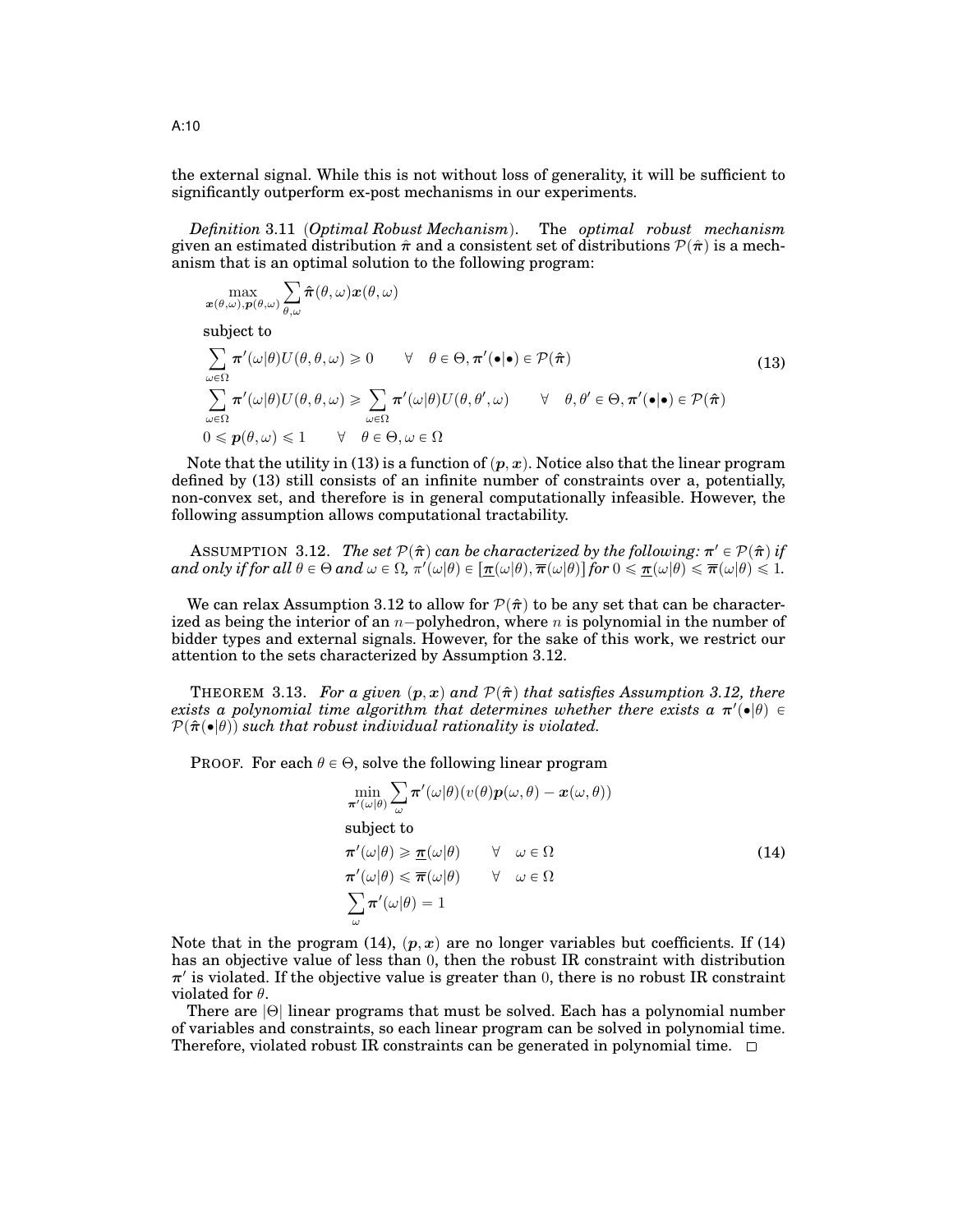THEOREM 3.14. *For a given*  $(p, x)$  and  $\mathcal{P}(\hat{\pi})$  that satisfies Assumption 3.12, there

*exists a polynomial time algorithm that determines whether there exists a*  $\pi'(\bullet|\theta) \in$  $\mathcal{P}(\hat{\pi}(\bullet|\theta))$  such that robust incentive compatibility is violated.

PROOF. For each  $\theta, \theta' \in \Theta$ , solve the following linear program

$$
\min_{\boldsymbol{\pi}'(\omega|\theta)} \sum_{\omega} \boldsymbol{\pi}'(\omega|\theta)(v(\theta)\boldsymbol{p}(\omega,\theta) - \boldsymbol{x}(\omega,\theta) - (v(\theta)\boldsymbol{p}(\omega,\theta') - \boldsymbol{x}(\omega,\theta')))
$$
(15)

subject to

$$
\pi'(\omega|\theta) \ge \underline{\pi}(\omega|\theta) \qquad \forall \quad \omega \in \Omega \tag{16}
$$

$$
\boldsymbol{\pi}'(\omega|\theta) \leq \boldsymbol{\overline{\pi}}(\omega|\theta) \qquad \forall \quad \omega \in \Omega \tag{17}
$$

$$
\sum_{\omega} \pi'(\omega|\theta) = 1 \tag{18}
$$

If the above program has an objective value of less than 0, then the IC constraint with distribution  $\pi'$  is violated. If the objective value is greater than 0, there is no robust IC constraint violated for  $(\theta, \theta')$ .

There are  $|\Theta|^2$  linear programs that must be solved. Each has a polynomial number of variables and constraints, so each linear program can be solved in polynomial time. Therefore, violated robust IC constraints can be generated in polynomial time.  $\Box$ 

COROLLARY 3.15. If  $\mathcal{P}(\hat{\pi})$  *satisfies Assumption 3.12, the optimal robust mechanism can be calculated in a time polynomial in the number of types of the bidder and external signal.*

PROOF. By Theorems 3.13 and 3.14, we can determine whether or not a robust IR and robust IC constraint is violated in polynomial time, and add the constraint to the linear program. There are a  $2|\Theta||\Omega|$  variables in the linear program, and there are  $2|\Theta||\Omega|$  of non-IC and IR constraints.

Therefore, by the ellipsoid method, the optimal robust mechanism can be computed in polynomial time.

Since for ex-post mechanisms, incentive compatibility and individual rationality are independent of the distribution, it would be expected that when we have no useful information about the distribution that robust mechanism design returns the optimal ex-post mechanism. The following corollary shows that this is indeed the case.

COROLLARY 3.16. *If for all*  $\theta \in \Theta$ *, and*  $\omega \in \Omega$ *,*  $\mathcal{P}(\hat{\pi})$  *is such that*  $\underline{\pi}(\omega|\theta) = 0$  *and*  $\overline{\pi}(\omega|\theta) = 1$ , then the optimal robust mechanism is equivalent to the optimal ex-post *mechanism for the distribution* πˆ*.*

PROOF. If for all  $\theta \in \Theta$  and  $\omega \in \Omega$ ,  $\underline{\pi}(\omega|\theta) = 0$  and  $\overline{\pi}(\omega|\theta) = 1$ , then for each  $\omega' \in \Omega$ , the distribution such that  $\pi'(\omega|\theta)=1$  if  $\omega=\omega'$  and  $0$  otherwise is in  $\mathcal{P}(\hat{\bm{\pi}})$ . Therefore, the robust IR constraints contain the following set of constraints

$$
v(\theta)p(\theta,\omega) - \mathbf{x}(\theta,\omega) \ge 0 \qquad \forall \quad \omega \in \Omega, \theta \in \Theta \tag{19}
$$

which is ex-post IR.

Similarly, the robust IC constraints contain the following constraints

$$
v(\theta)p(\theta,\omega) - \boldsymbol{x}(\theta,\omega) \geq v(\theta)p(\theta,\omega) - \boldsymbol{x}(\theta,\omega) \qquad \forall \quad \omega \in \Omega, \theta, \theta' \in \Theta \tag{20}
$$

which is ex-post IC.  $\square$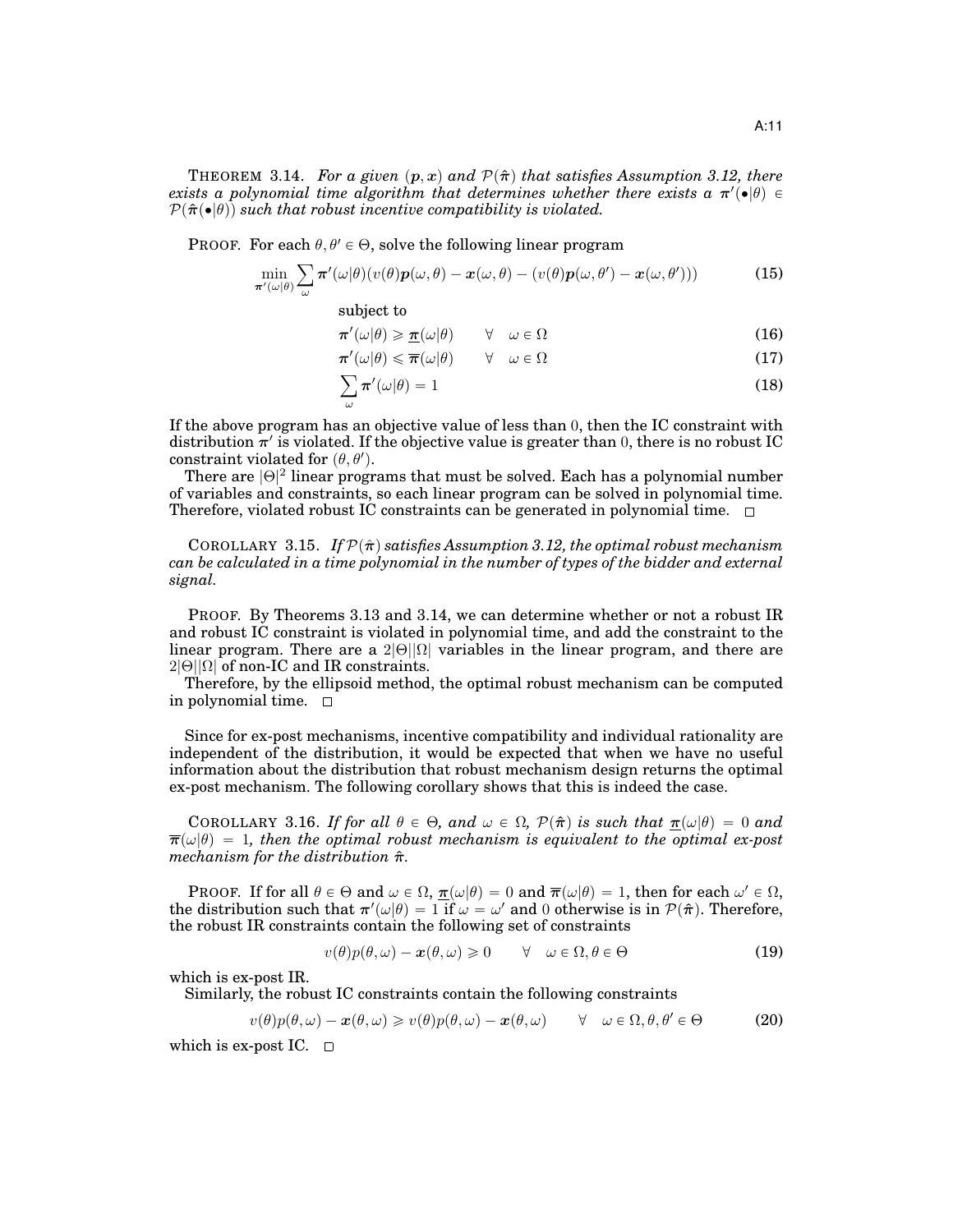#### **4. -BOUNDED ESTIMATION OF THE DISTRIBUTION**

While, so far we have been assuming that there is a well defined set,  $\mathcal{P}(\hat{\pi})$ , such that the mechanism designer can guarantee that the true distribution,  $\pi$ , is in the set, this is unlikely to be a realistic assumption in practice. It is far more reasonable that the mechanism designer would have a set such that the true distribution is in the set with some probability. If this is the case, we can still design mechanisms that are likely to outperform weakly prior dependent mechanisms, such as ex-post mechanisms, be relaxing the requirement that the mechanism be always incentive compatible and always individually rational. We will define the set of  $\epsilon$ -consistent distributions as the following.

*Definition* 4.1 (*Set of*  $\epsilon$ *-Consistent Distributions*). A subset  $P_{\epsilon}(\hat{\pi})$ Definition 4.1 (Set of  $\epsilon$ -Consistent Distributions). A subset  $P_{\epsilon}(\hat{\pi}) = P(\hat{\pi}, \hat{\pi}(\cdot | \cdot)) \subseteq P(\Theta) \times \prod_{\omega \in \Omega} P(\Omega)$  is an  $\epsilon$ -consistent set of distributions for the estimated distribution  $\{\hat{\pi}_{\theta}, \hat{\pi}(\cdot|\bullet)\}$  if the true distribution,  $\{\pi_{\theta}, \pi(\bullet|\bullet)\}$ , is in  $\mathcal{P}_{\epsilon}(\hat{\pi})$ with probability  $1 - \epsilon$ .

Now we can define the notion of *-robust individual rationality* and *incentive compatibility*. These definitions are analogous to Definitions 3.2 and 3.3.

*Definition* 4.2 ( $\epsilon$ -Robust Individual Rationality). A mechanism is  $\epsilon$ -robust individ*ually rational* for estimated bidder distribution  $\hat{\pi}$  and  $\epsilon$ -consistent set of distributions  $\mathcal{P}_{\epsilon}(\hat{\boldsymbol{\pi}})$  if for all  $\theta \in \Theta$  and  $\boldsymbol{\pi} \in \mathcal{P}_{\epsilon}(\hat{\boldsymbol{\pi}})$ ,

$$
\sum_{\omega \in \Omega} \pi(\omega|\theta) U(\theta, \pi, \theta, \pi, \omega) \ge 0
$$
\n(21)

*Definition* 4.3 ( $\epsilon$ -Robust Incentive Compatibility). A mechanism is  $\epsilon$ -robust incen*tive compatible* for estimated bidder distribution  $\hat{\pi}$  and  $\epsilon$ -consistent set of distributions  $\mathcal{P}_{\epsilon}(\hat{\boldsymbol{\pi}})$  if for all  $\theta, \theta' \in \Theta$  and  $\boldsymbol{\pi}, \boldsymbol{\pi}' \in \mathcal{P}_{\epsilon}(\hat{\boldsymbol{\pi}})$ ,

$$
\sum_{\omega \in \Omega} \pi(\omega|\theta) U(\theta, \pi, \theta, \pi, \omega) \ge \sum_{\omega \in \Omega} \pi(\omega|\theta) U(\theta, \pi, \theta', \pi', \omega)
$$
(22)

Again, for tractability of mechanism design, we will restrict attention to mechanisms that only depend on the reported bidder type and the external signal. This is not without loss of generality, but it greatly simplifies computation and implementation of the mechanism. As we will show in Section 5, we can still significantly outperform standard mechanism design techniques even with this restriction.

While we have focused on the restricted case of a single bidder and an external signal, all results up to this point readily generalize to multiple bidders with correlated valuations. However, in the case where a mechanism fails with positive probability to be incentive compatible, strategic interactions between bidders must be considered. Specifically, a bidder must consider whether or not another bidder is likely to misreport and affect the former bidder's optimal action. Restricting our focus to a single bidder allows us to assume that the bidder will always choose the utility maximizing action given his type, even if that action is not reporting his true type. Extending this to multiple bidders is a topic for future research.

Similarly to Definition 3.11, we can define the optimal optimal  $\epsilon$ -robust mechanism.

*Definition* 4.4 (*Optimal*  $\epsilon$ -Robust Mechanism). The *optimal*  $\epsilon$ -robust mechanism given an estimated distribution  $\hat{\pi}$  and a  $\epsilon$ -consistent set of distributions  $\mathcal{P}_{\epsilon}(\hat{\pi})$  is a

# A:12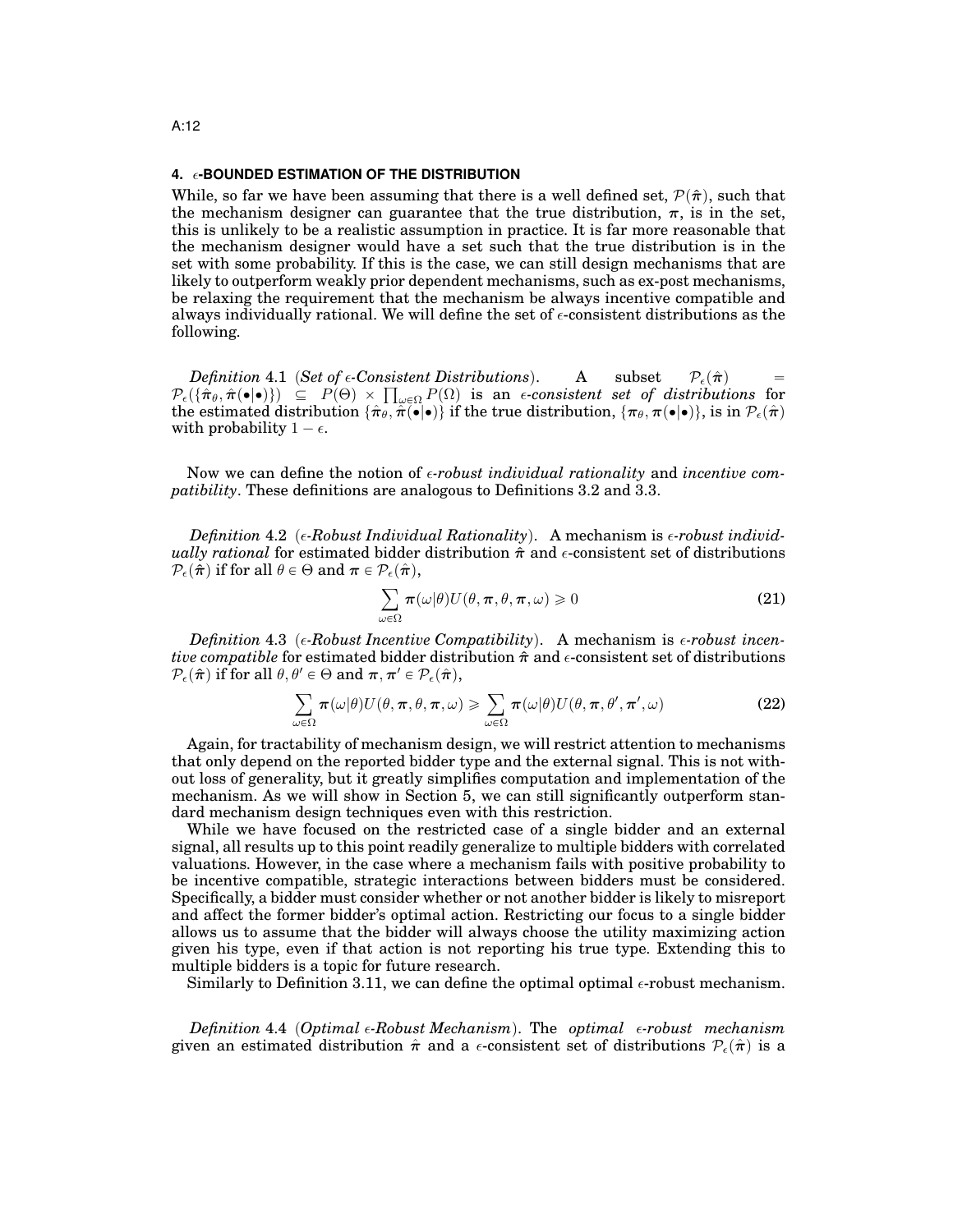

Fig. 1: The performance of the robust, ex-post, and Bayesian mechanisms using the estimated distribution. All revenue is scaled by the full social surplus, which is denoted as 1. Note that the Number of Samples is in log scale. The parameters used were as follows: Correlation = .5,  $\epsilon$  = .05. Each experiment was repeated 200 times, and the 95% confidence interval is included for the robust and ex-post mechanisms. We do not include the confidence interval for the Bayesian mechanism due to it being too large to fit on the plot.

mechanism that maximizes the following program:

$$
\max_{x(\theta,\omega),p(\theta,\omega)}\sum_{\theta,\omega}\boldsymbol{\hat{\pi}}(\theta,\omega)x(\theta,\omega)
$$

subject to

$$
\sum_{\omega \in \Omega} \pi'(\omega|\theta) U(\theta, \theta, \omega) \ge 0 \qquad \forall \quad \theta \in \Theta, \pi'(\bullet|\bullet) \in \mathcal{P}_{\epsilon}(\hat{\pi}(\bullet|\bullet))
$$
\n
$$
\sum_{\omega \in \Omega} \pi'(\omega|\theta) U(\theta, \theta, \omega) \ge \sum_{\omega \in \Omega} \pi'(\omega|\theta) U(\theta, \theta', \omega) \qquad \forall \quad \theta, \theta' \in \Theta, \pi'(\bullet|\bullet) \in \mathcal{P}_{\epsilon}(\hat{\pi}(\bullet|\bullet))
$$
\n
$$
0 \le p(\theta, \omega) \le 1 \qquad \forall \quad \theta \in \Theta, \omega \in \Omega
$$
\n(23)

COROLLARY 4.5. If  $\mathcal{P}_{\epsilon}(\hat{\pi})$  satisfies Assumption 3.12, the optimal  $\epsilon$ -robust mecha*nism can be calculated in a time polynomial in the number of bidder types and external signals.*

PROOF. The proof is identical to that of Corollary 3.15.  $\Box$ 

# **5. EXPERIMENTAL RESULTS**

While we've demonstrated that there can be no guarantee of full revenue extraction for all distributions, it is likely that under certain conditions, such as high correlation or precise estimates of the distribution, we can generate significantly more revenue using optimal  $\epsilon$ -robust mechanisms. While it is ongoing work to characterize sufficient conditions for optimal  $\epsilon$ -robust mechanisms to guarantee higher revenue than ex-post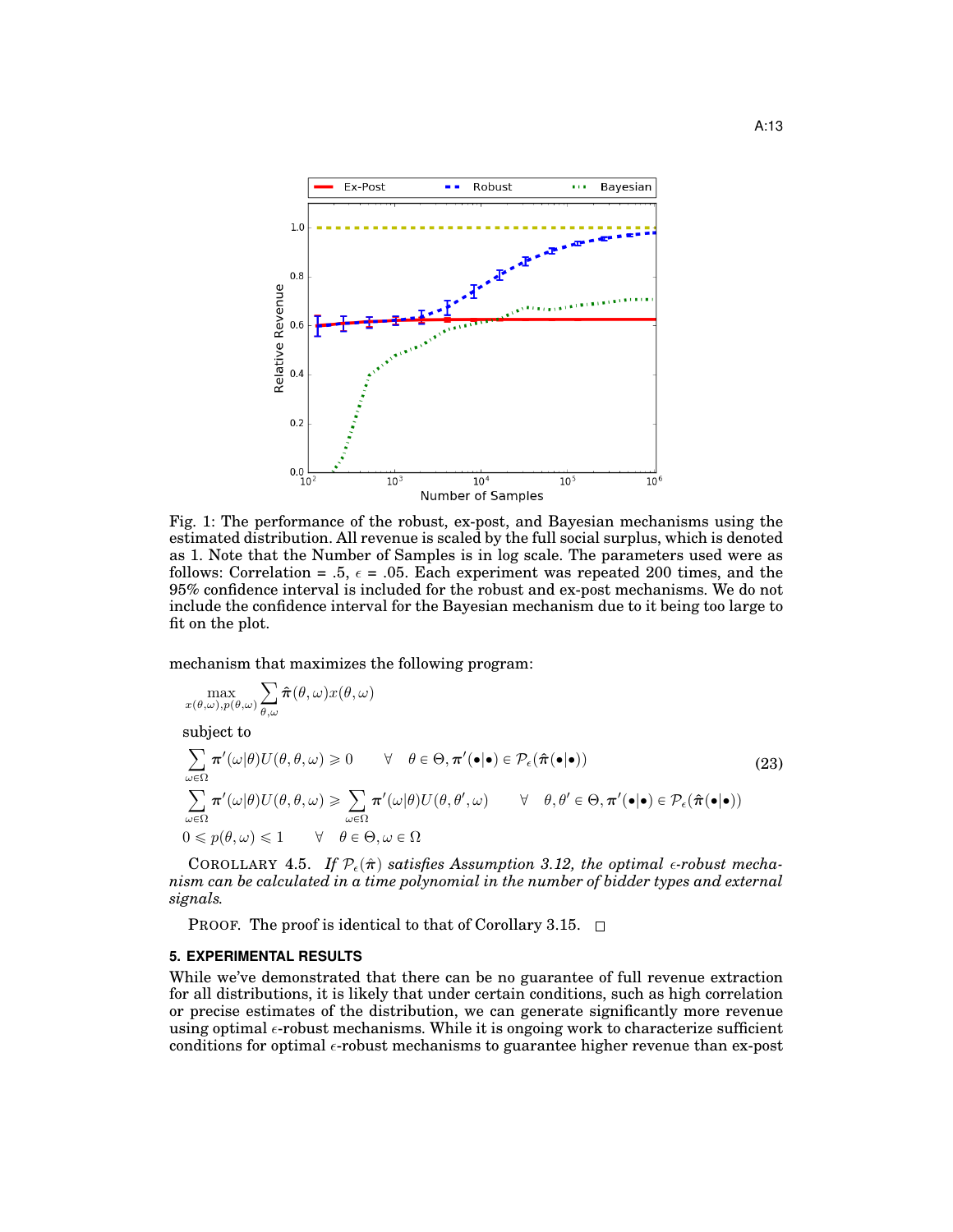mechanisms under distribution uncertainty, we can gain some insight into the settings under which optimal  $\epsilon$ -robust mechanism design techniques are likely to be the most successful.

Throughout the experiments, we have a single bidder with  $\theta \in \{1, 2, ..., 10\}$  types and valuation  $v(\theta) = \theta$ . The external signal is  $\omega \in \{1, 2, ..., 10\}$ . We model the true distribution as a categorical distribution with  $10 \times 10$  elements, with each element corresponding to a tuple  $(\theta, \omega)$ .

There are not, to our knowledge, standard distributions to test correlated mechanism design procedures available, so we used a discretized bi-variate normal distribution. Specifically, we discretized the area under the bi-variate standard normal distribution with varying correlation between  $[-1.96, 1.96]$  in both dimensions as a  $10 \times 10$ grid. We then assigned as the true probability for the tuple  $(i, j)$  the area under the probability density function of the bi-variate normal distribution in the square that is  $i-1$  up from the bottom left corner (defined by  $(-1.96, -1.96)$ ) and  $j-1$  to the right. We then normalized the probability distribution over the tuples of bidder type and external signal. We chose the bi-variate normal distribution both for its broad relevance to many empirically observed distributions, but also for the ability to easily vary the correlation between the bidder type and the external signal. Note, also, that the bi-variate normal distribution always satisfies the Cremer-McLean condition if the correlation is positive.

To estimate the distribution, we sample from the true distribution and use Bayesian updating with a maximally uninformative Dirichlet prior ( $\alpha = [1, ..., 1]$ ) to arrive at a Dirichlet posterior over the distribution of bidder types and external signals. We then calculate empirical confidence intervals by sampling from the Dirichlet posterior and observing the  $\epsilon/(2 * 10 * 10)$  and  $(1 - \epsilon/(2 * 10 * 10))$  quantiles for each element of the conditional distributions  $\pi(\omega|\theta)$  and used the quantiles as  $\overline{\pi}(\omega|\theta)$  and  $\pi(\omega|\theta)$ . Note that we do not use the  $\epsilon/2$  and  $(1 - \epsilon/2)$  quantiles due to jointly estimating confidence intervals for 100 variables. While the variables are not drawn independently of each other, we have done extensive testing and found that when we set the quantiles to  $\epsilon/(2 * 10 * 10)$  and  $(1 - \epsilon/(2 * 10 * 10))$ , we observed almost exactly a proportion  $\epsilon$  of the full distributions to have at least one element outside of the range  $[\pi(\omega|\theta), \overline{\pi}(\omega|\theta)]$ validating our choice of quantiles.

For our experiments, we solve for the optimal ex-post,  $\epsilon$ -robust, and Bayesian mechanisms given our estimated distribution  $\hat{\pi}$  and our  $\epsilon$ -consistent set of distributions  $P_{\epsilon}(\hat{\pi})$ . Given that both the optimal  $\epsilon$ -robust and Bayesian mechanisms can fail to be both incentive compatible and individually rational due to the estimated distribution, we calculated the optimal action for the bidder to take when facing the mechanism: either report truthfully, strategically misreport, or do not participate in the mechanism. We then calculate the value of the mechanism as the probability of each bidder type in the true distribution times the revenue accrued by the seller when the bidder takes his optimal action under the true distribution.

In Figure 1, we show the performance of solving for the optimal ex-post, robust, and Bayesian mechanisms using our estimated distribution as we increase the number of samples. We report confidence intervals for both the ex-post mechanisms and the robust mechanisms; however for the Bayesian mechanisms, the confidence intervals were literally off the chart. Figure 1 demonstrates how badly the Bayesian mechanism performs when the distribution isn't exactly known. Even after 10, 000 samples from the true distribution, the Bayesian mechanism fails to outperform the ex-post mechanism. By contrast, the optimal  $\epsilon$ -robust mechanism generates revenue indistinguishable from the ex-post mechanism for low numbers of samples, while significantly outperforming the ex-post mechanism starting at about 10, 000 samples.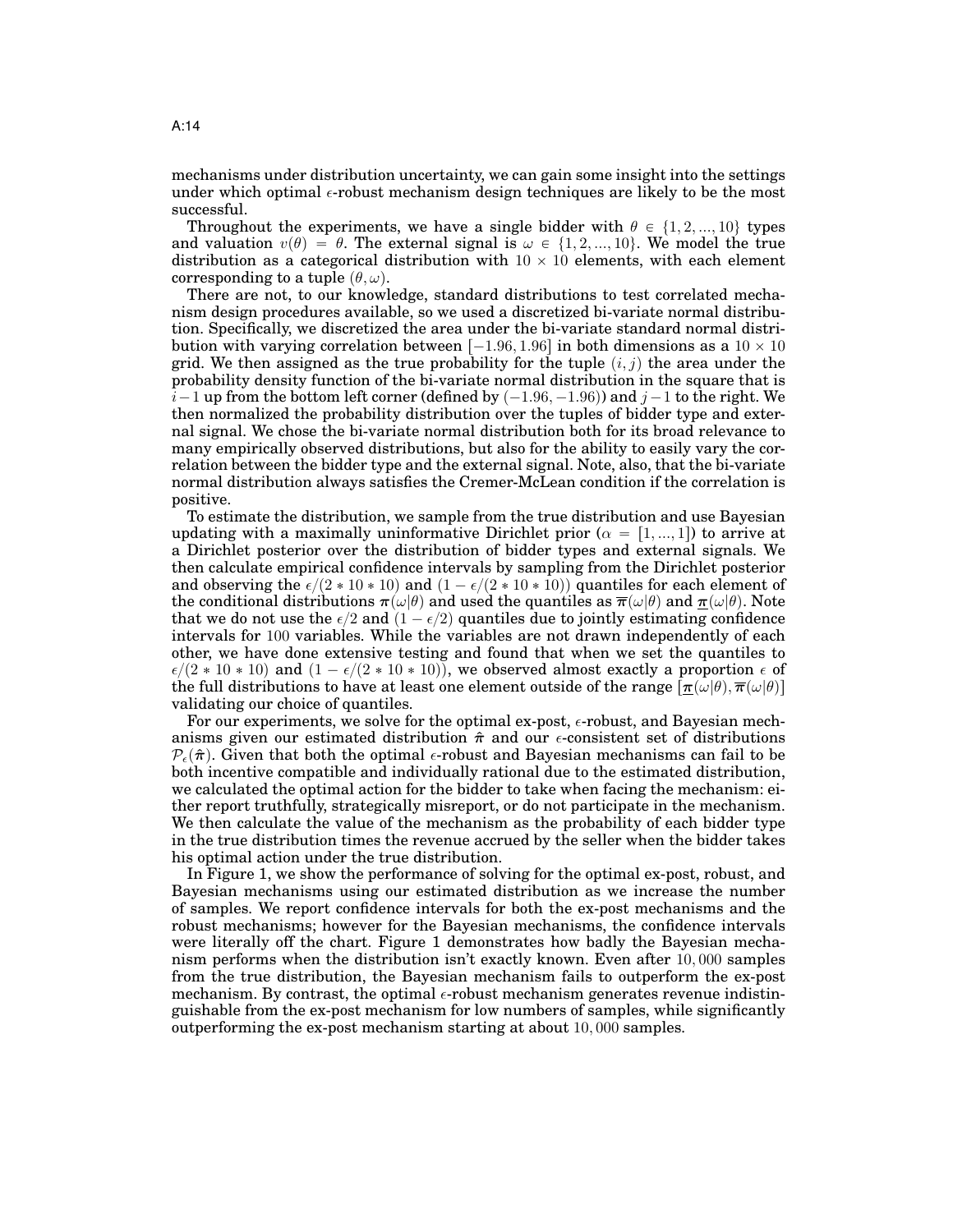

(e) Correlation versus Number of Samples Fig. 2: The performance of the robust and ex-post (red solid line) mechanisms using the estimated distribution. All revenue is scaled by the full social surplus, which is denoted as 1. Shown are the 95% confidence intervals for the robust mechanism repeated 200 times. For any variable not explicitly shown the following values were used: Number of Samples = 10000, Correlation =  $.5, \epsilon = .05$ 

0.0 0.2 0.4 0.6 0.8 1.0 Correlation

 $0.5<sub>0.0</sub>$ 

 $\overline{0}$ 

 $\Omega$ .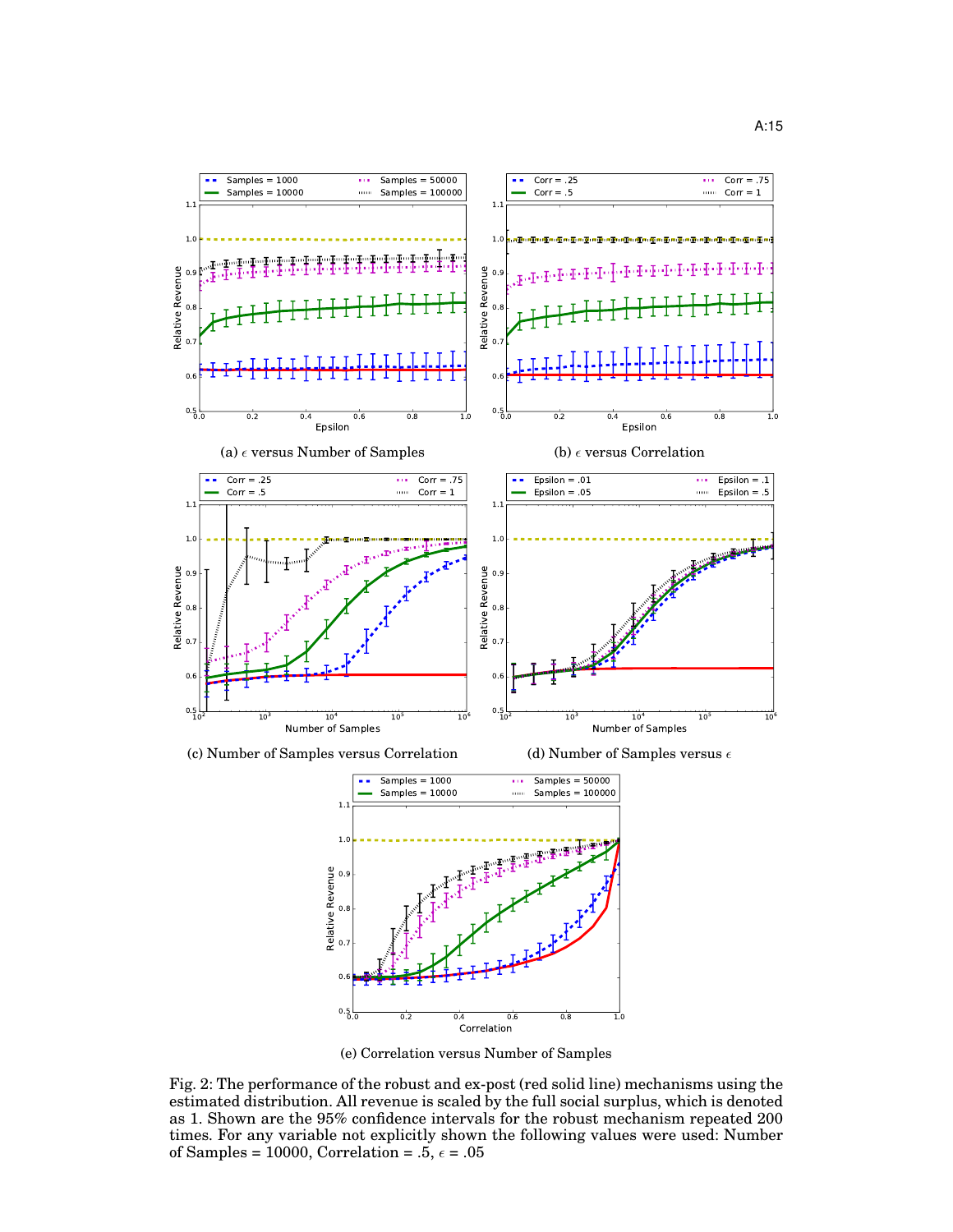In Figures 2a-2e, we show the effect of varying correlation,  $\epsilon$ , and number of samples. We see that as the bidder type and external signal are more highly correlated, the  $\epsilon$ robust mechanism requires fewer samples to perform well, Figure 2c. Also, we see that the  $\epsilon$ -robust mechanism is not very sensitive to the choice of  $\epsilon$ , Figures 2a and 2d, a fact that we attribute to effectively being overly cautious in requiring all elements of the probability distribution to be in the bounded intervals. It is likely that even when a distribution is not exactly within the consistent set, the mechanism is still incentive compatible and individually rational. Further, with sufficient samples, even with an  $\epsilon = 0$  we had fairly narrow confidence intervals due to the precision of the Dirichlet posterior.

Note that we consider the results here to be lower bounds on the performance of optimal  $\epsilon$ -robust mechanisms. We assume a completely uninformative prior, increasing the required sample size. Further, we have used a naive distribution estimation procedure, so there is likely significant room to improve upon the estimation. All of these areas are ongoing work.

#### **6. CONCLUSION AND FUTURE WORK**

We have presented a new paradigm in mechanism design that formally addresses the problem of uncertainty in the bidder distribution. This is early work, and there is a large number of exciting directions to pursue. Specifically, while optimal robust mechanisms are trivially generalizable to multiple bidders, optimal  $\epsilon$ -robust mechanisms are not. We are currently actively seeking to extend the mechanism design techniques presented here to assure that the mechanism remains incentive compatible and individually rational with probability  $1 - \epsilon$  even in the case where there are multiple bidders, each choosing to mis-report or not participate as the bidder finds optimal.

In this work, we show that robust mechanism design (and therefore  $\epsilon$ -robust mechanism design) cannot guarantee better performance than an ex-post mechanism for all possible consistent set of distributions. However, it seems likely that there are conditions under which a robust mechanism will be guaranteed to outperform an ex-post mechanism, specifically when the consistent set of distributions consists solely of distributions with large correlation between the bidder and the external signal. It would be very useful to characterize sufficient conditions on the consistent set of distributions and the valuation function of the bidder to guarantee higher revenue than all ex-post mechanisms.

While we demonstrate that with a continuous set of distributions there does not exist a robust mechanism that guarantees better performance, it is an open question as to whether there is a mechanism that incorporates sampling over the distribution that will guarantee increased revenue. This is known to be the case for a finite set of distributions [Fu et al. 2014], but for an infinite set of distributions, this is an open question.

Finally, there is much to be done experimentally to evaluate the performance of this  $\epsilon$ -robust mechanism design procedure. Specifically, it may be optimal, when the number of samples from the true distribution is limited, to artificially restrict the number of external signals. Given that full revenue can be extracted under certain conditions even for a binary external signal [Albert et al. 2016], we conjecture that it may be possible to more efficiently use the samples by considering abstractions of the true distribution over the external signal.

# **REFERENCES**

|         | Michele Aghassi and Dimitris |  | Bertsimas.                    | 2006. |            | Robust game        |
|---------|------------------------------|--|-------------------------------|-------|------------|--------------------|
| theory. |                              |  | Mathematical Programming 107, |       | $(2006)$ , | $231\hbox{--}273.$ |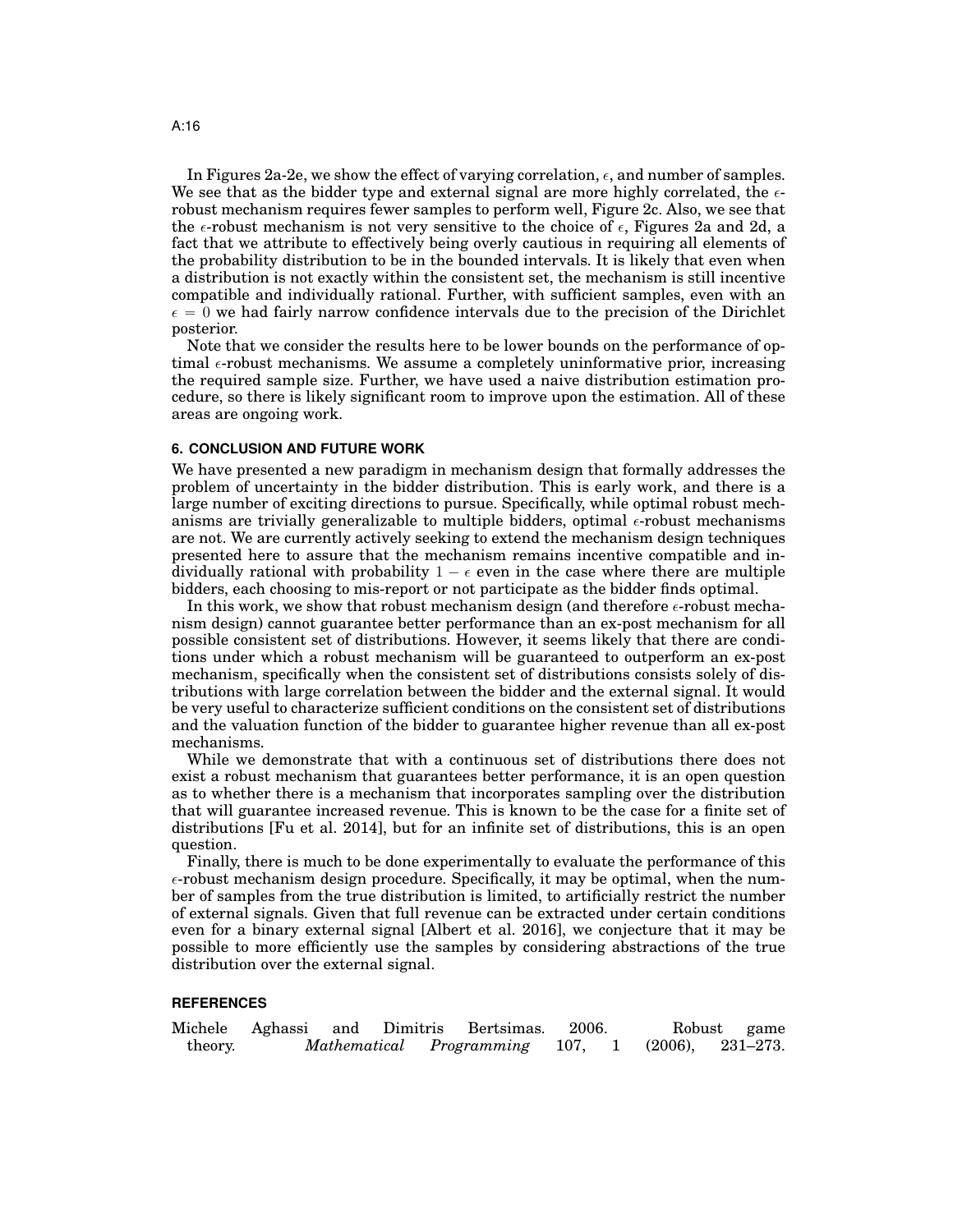DOI:http://dx.doi.org/10.1007/s10107-005-0686-0

- Michael Albert, Vincent Conitzer, and Giuseppe Lopomo. 2015. Assessing the Robustness of Cremer-McLean with Automated Mechanism Design. In *Proceedings of the Twenty-Ninth AAAI Conference on Artificial Intelligence (AAAI '15)*. AAAI Press, Austin, TX, USA, 763–769. http://www.aaai.org/ocs/index.php/AAAI/AAAI15/paper/ view/9296/9367
- Michael Albert, Vincent Conitzer, and Giuseppe Lopomo. 2016. Maximizing Revenue with Limited Correlation: The Cost of Ex-Post Incentive Compatibility. In *Proceedings of the Thirtieth AAAI Conference on Artificial Intelligence (AAAI-16)*.
- Dimitris Bertsimas and Melvyn Sim. 2004. The Price of Robustness. *Operations Research* 52, 1 (2004), 35–53. DOI:http://dx.doi.org/10.1287/opre.1030.0065
- Jeremy Bulow and Paul Klemperer. 1996. Auctions Versus Negotiations. *The American Economic Review* 86, 1 (1996), pp. 180–194. http://www.jstor.org/stable/2118262
- Vincent Conitzer and Tuomas Sandholm. 2002. Complexity of Mechanism Design. In *Proceedings of the 18th Annual Conference on Uncertainty in Artificial Intelligence (UAI '02)*. Morgan Kaufmann, Alberta, Canada, 103–110. http://dl.acm.org/citation. cfm?id=2073889
- Vincent Conitzer and Tuomas Sandholm. 2004. Self-interested Automated Mechanism Design and Implications for Optimal Combinatorial Auctions. In *Proceedings of the 5th ACM Conference on Electronic Commerce (EC '04)*. ACM, New York, NY, USA, 132–141. DOI:http://dx.doi.org/10.1145/988772.988793
- Vincent Conitzer and Tuomas Sandholm. 2007. Incremental Mechanism Design. In *Proceedings of the International Joint Conference on Artificial Intelligence (IJCAI)*. http://www.aaai.org/Papers/IJCAI/2007/IJCAI07-202.pdf
- Vincent Conitzer, Tuomas Sandholm, and Craig Boutiller. 2007. Automated Design of Multistage Mechanisms. In *Proceedings of the International Joint Conference on Artificial Intelligence (IJCAI)*. http://www.cs.cmu.edu/~sandholm/multistageAMD. ijcai07.pdf
- Jacques Cremer and Richard P. McLean. 1985. Optimal Selling Strategies under Uncertainty for a Discriminating Monopolist when Demands are Interdependent. *Econometrica* 53, 2 (1985), pp. 345–361. http://www.jstor.org/stable/1911240
- Jacques Cremer and Richard P. McLean. 1988. Full Extraction of the Surplus in Bayesian and Dominant Strategy Auctions. *Econometrica* 56, 6 (1988), pp. 1247– 1257. http://www.jstor.org/stable/1913096
- Hu Fu, Nima Haghpanah, Jason Hartline, and Robert Kleinberg. 2014. Optimal Auctions for Correlated Buyers with Sampling. In *Proceedings of the Fifteenth ACM Conference on Economics and Computation (EC '14)*. ACM, New York, NY, USA, 23– 36. DOI:http://dx.doi.org/10.1145/2600057.2602895
- Robert Gibbons. 1992. *Game Theory for Applied Economists*. Princeton University Press.
- Government Accountability Office. 2013. *Reverse Auctions: Guidance Is Needed to Maximize Competition and Achieve Cost Savings*. Technical Report. Government Accountability Office. http://www.gao.gov/products/GAO-14-108
- Mingyu Guo and Vincent Conitzer. 2010. Computationally Feasible Automated Mechanism Design: General Approach and Case Studies. In *Proceedings of the Twentieth AAAI Conference on Artificial Intelligence (AAAI '10)*. AAAI Press, Atlanta, GA, USA, 1676–1679. http://cs.adelaide.edu.au/~mingyu/publication/nectar2010.pdf NECTAR track.
- Jason D. Hartline. 2014. Mechanism Design and Approximation. (Dec. 2014). http: //jasonhartline.com/MDnA/ http://jasonhartline.com/MDnA/.
- Jason D. Hartline and Tim Roughgarden. 2009. Simple Versus Optimal Mechanisms. In *Proceedings of the 10th ACM Conference on Electronic Commerce (EC '09)*. ACM,